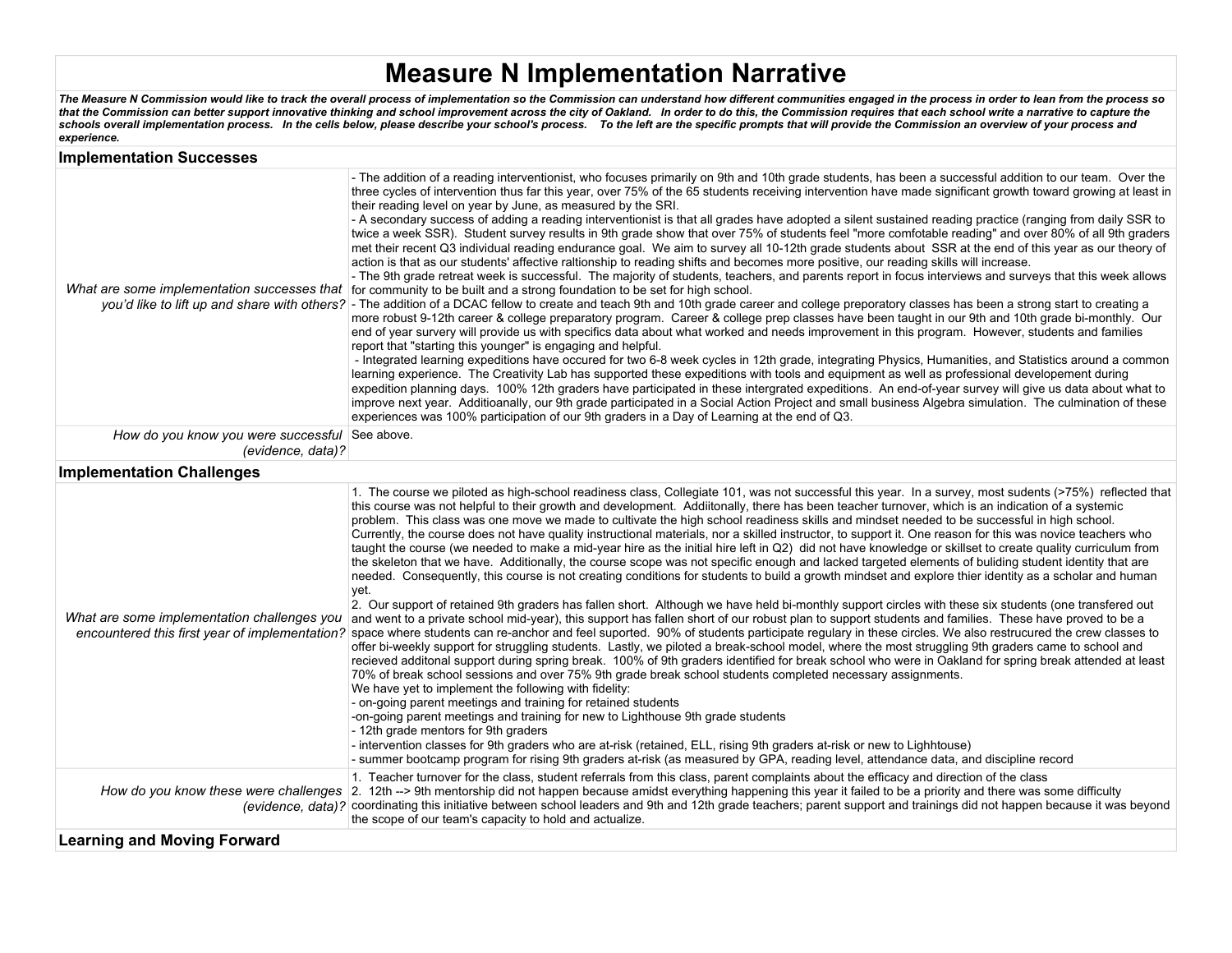|                                                                                          | 1. Holding students to high expectations also means ensuring they have the support to be successful<br>What did you learn? 2. Well planned project-based learning can help engage even the most reluctant learners<br>3. Hiring matters - a lot; the master-schedule too (both in its impact on hiring and the student learning experience)<br>4. When multiple people hold a vision it is more likely to be acutalized, especially when there are clear roles and responsibilities to make this happen                                                                                                                                                                                                                                                                                                                                                                                                                                                                                                                                      |
|------------------------------------------------------------------------------------------|----------------------------------------------------------------------------------------------------------------------------------------------------------------------------------------------------------------------------------------------------------------------------------------------------------------------------------------------------------------------------------------------------------------------------------------------------------------------------------------------------------------------------------------------------------------------------------------------------------------------------------------------------------------------------------------------------------------------------------------------------------------------------------------------------------------------------------------------------------------------------------------------------------------------------------------------------------------------------------------------------------------------------------------------|
| How are you revising your strategies and<br>pathway development work going forward based | 1. Restructuring the master schedule to minimize the number of part-time faculty (positions which are difficult to fill with highly qualified staff) and<br>ensure that classes in all grade levels are happening at the same time (prioritizing student access to classes at the right level and intervention support).<br>2. Held a 1/2 day summit of parents, students, and teachers to re-envision the 9th grade readiness class; this led to the birth of our 9th grade Ethnic<br>Studies course. We then recruited and hired a passionate, talented, veteran teacher for new 9th grade Ethnic Studies /9th Intervention position that will<br>on what you learned? a Creation of more only and the serve 9th retained students, 9th at-risk students, new to LCCS 9th graders and their families) in a 1.0 FTE role.<br>3. Creating a more cohesive Pathway plan led by our Electives Program Manager<br>4. Taking the 9th grade Bridge Program off our Dean of Student's plate to allow her to focus on the 12th /9th mentor program. |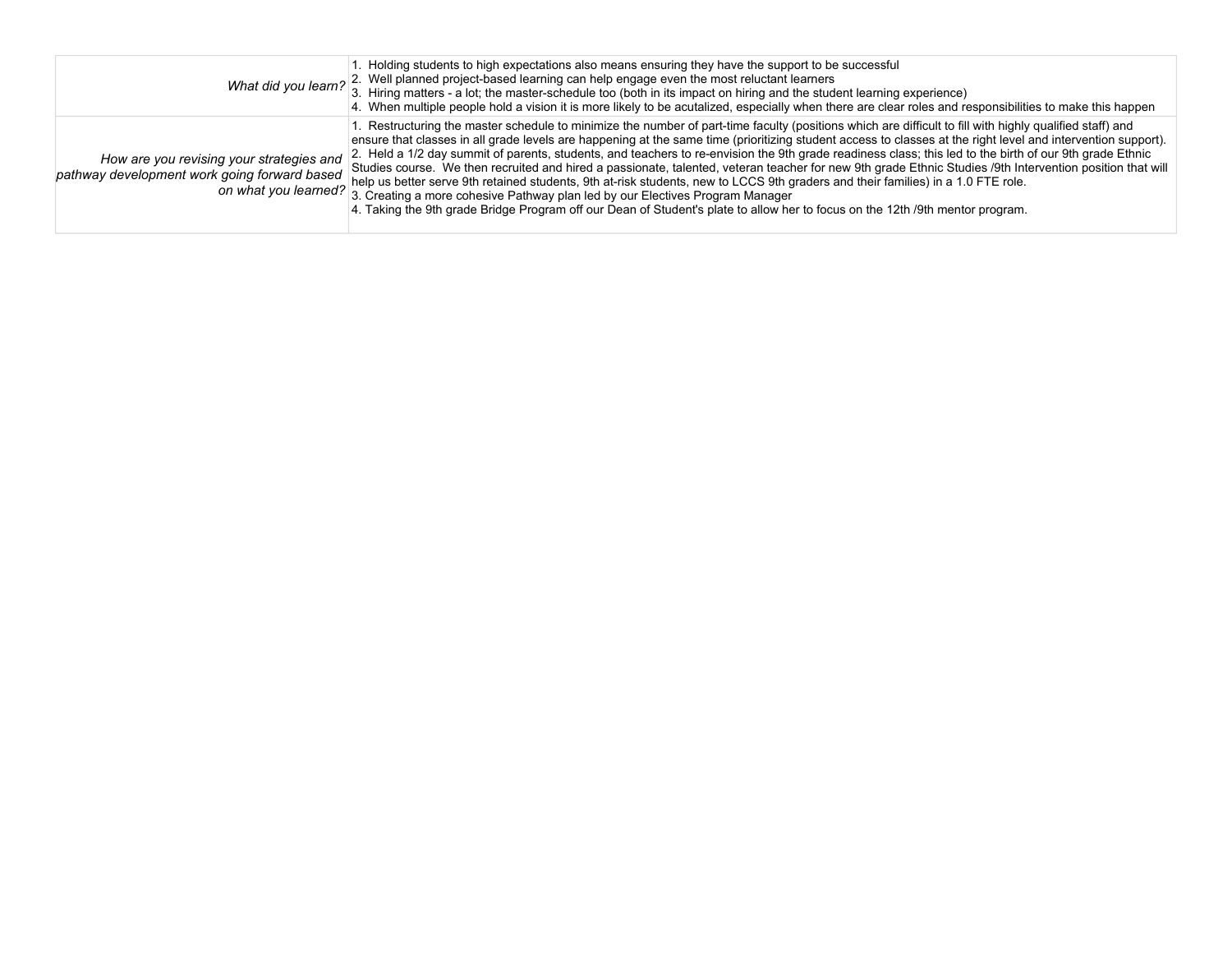## **2017-18 SINGLE PLAN FOR STUDENT ACHIEVEMENT (SPSA)**

| <b>1. ABOUT THE SCHOOL</b>                                                                                                                                                                                                                                                                                                                                                                                                                                                                                                                                                                                                                                                                                                                                                                                                                                                                                                                  | Complete this by: January 31, 2017 |  |  |  |  |  |  |
|---------------------------------------------------------------------------------------------------------------------------------------------------------------------------------------------------------------------------------------------------------------------------------------------------------------------------------------------------------------------------------------------------------------------------------------------------------------------------------------------------------------------------------------------------------------------------------------------------------------------------------------------------------------------------------------------------------------------------------------------------------------------------------------------------------------------------------------------------------------------------------------------------------------------------------------------|------------------------------------|--|--|--|--|--|--|
| Instructions: (For OUSD Schools Only)                                                                                                                                                                                                                                                                                                                                                                                                                                                                                                                                                                                                                                                                                                                                                                                                                                                                                                       |                                    |  |  |  |  |  |  |
| Choose the name of your school from the drop-down menu. Your school ID will automatically populate.                                                                                                                                                                                                                                                                                                                                                                                                                                                                                                                                                                                                                                                                                                                                                                                                                                         |                                    |  |  |  |  |  |  |
| 1A) School Description: Your school description that you provided for the Options Guide will automatically populate here. If you would like to edit this description, click on the school description cell and copy it (Comman<br>PC/Chromebook). Then right-click on the cell, choose "Paste special," and select "Paste values only." You can now edit the description.                                                                                                                                                                                                                                                                                                                                                                                                                                                                                                                                                                   |                                    |  |  |  |  |  |  |
| 1B) School Mission and Vision: Your mission and vision will automatically populate from your 16-17 Site Plan. If you would like to edit the mission and vision, click on the mission/vision cell and copy it (Command-C on a M<br>PC/Chromebook). Then right-click on the cell, choose "Paste special," and select "Paste values only." You can now edit the mission and vision.                                                                                                                                                                                                                                                                                                                                                                                                                                                                                                                                                            |                                    |  |  |  |  |  |  |
| <b>School: Lighthouse Community Charter School</b>                                                                                                                                                                                                                                                                                                                                                                                                                                                                                                                                                                                                                                                                                                                                                                                                                                                                                          | <b>School ID:</b>                  |  |  |  |  |  |  |
| 1A. School Description                                                                                                                                                                                                                                                                                                                                                                                                                                                                                                                                                                                                                                                                                                                                                                                                                                                                                                                      |                                    |  |  |  |  |  |  |
| Founded in 2002, LCCS began with 90 students in Kindergarten and 6th grade and is now a school with 750 students, K-12 with that same mission. During the 2015-2016 school year, we embarked on growing into family of<br>schools with our sister school, Lodestar, slated to open in the Fall of 2016 with 240 students Kindergarten, First, Second, and Sixth Grade. This compelled us to ensure alignment across our family of schools, we engaged in<br>Theory of Change process that guided us to answer the question, to what end do we exist? Our answer was that we wanted to create a family of exceptional schools serving the youth and families of Oakland so that all young<br>people have the potential to become lifelong changemakers who realize their unique vision — rooted in their identity, knowledge, and skills — to create equity in their own lives and in the community, leading to a healthier<br>joyful world. |                                    |  |  |  |  |  |  |
| In addition, we wanted to have clarity on "The Lighthouse Way", as asked by our WASC committee during our 2014-2015 accreditation process. To answer this question, we backwards planned by first creating a Graduate<br>Profile that describes the skills and dispositions we want our students to hold by the time they graduate from Lighthouse. As a family of schools, we are committed to developing graduates who are:<br>-Purposeful and Self-Aware<br>-Academically Proficient<br>-Committed to Service and Justice<br>-Relationship Builders<br>-Lifelong Learners                                                                                                                                                                                                                                                                                                                                                                |                                    |  |  |  |  |  |  |
| 1B. School Mission and Vision                                                                                                                                                                                                                                                                                                                                                                                                                                                                                                                                                                                                                                                                                                                                                                                                                                                                                                               |                                    |  |  |  |  |  |  |

The mission of the Lighthouse Community Charter School (LCCS) is to prepare a diverse K - 12 student population for college and a career of their choice by equipping each youth with the knowledge, skills, and principles to lifelong learner. To be fully educated and prepared for the 21st century, we believe every child must maintain a natural curiosity about the world, relentlessly pursue their goals, construct and communicate knowledge, disp responsibility, work collaboratively with others, and reflect consistently on their growth as a learner. These objectives and beliefs are supported by our school's partnerships with Expeditionary Learning and Agency by Des framework which empowers young people to "look closely and reflect on the design of objects and systems, explore the complexity of design, and understand themselves as designers of their worlds." By pairing these principle rigorous academic preparation and robust Work Based Learning opportunities, we seek to ensure that our graduates have the tools and experiences needed to access 21st careers.

| <b>11C. School Multi-Year WASC Goals</b>                                                                                                                                                                                                                                                                                                                                                                                                                                                                             |                                         |                         |                              |  |  |  |  |  |
|----------------------------------------------------------------------------------------------------------------------------------------------------------------------------------------------------------------------------------------------------------------------------------------------------------------------------------------------------------------------------------------------------------------------------------------------------------------------------------------------------------------------|-----------------------------------------|-------------------------|------------------------------|--|--|--|--|--|
| <b>Length of WASC Accreditation:</b><br>6 years                                                                                                                                                                                                                                                                                                                                                                                                                                                                      | 2014-15<br><b>Last WASC Self-Study:</b> | <b>Next Self-Study:</b> | 2021-22                      |  |  |  |  |  |
| <b>SCHOOL WASC GOALS</b>                                                                                                                                                                                                                                                                                                                                                                                                                                                                                             |                                         |                         | <b>LCAP Goal</b><br>Category |  |  |  |  |  |
| 1: Graduates<br>Goal #1: Increase Alignment and Coherence of Educational Program. Lighthouse students will have a K-12 educational experience that is aligned to the standards and quiding principles, as well as vertically coherent K-12, to<br>are college and<br>prepare them for college success.<br>career ready.                                                                                                                                                                                              |                                         |                         |                              |  |  |  |  |  |
| 2: Students are<br>proficient in<br>Goal #2: Address Academic and Behavioral Gaps for Underperforming Subgroups. Underperforming subgroups are African American students, boys, English Learners and students with IEPs. All Lighthouse students will meet high<br>academic and character expectations. The gap between our currently underperforming subgroups, African American students, boys, English Learners in the middle and high school and students with IEPs, will close.<br>state academic<br>standards. |                                         |                         |                              |  |  |  |  |  |
| 5: Students are<br>Goal #3: Increase authentic student engagement within the program to lead to deep learning. All students at Lighthouse will be authentically engaged within both the core academic program and in co-curricular and community<br>engaged in<br>l activities.<br>school<br>everyday.                                                                                                                                                                                                               |                                         |                         |                              |  |  |  |  |  |

| 1D. School Demographics                        |                      |                                             |                               |                        |                       |                      |                      |                       |                  |
|------------------------------------------------|----------------------|---------------------------------------------|-------------------------------|------------------------|-----------------------|----------------------|----------------------|-----------------------|------------------|
| Special Populations                            | % Male               | % Female                                    | % Oakland<br><b>Residents</b> | % LCFF                 | % English<br>Learners | % LTEL               | % SPED<br><b>RSP</b> | % SPED Mild- Moderate | % SPED Severe    |
|                                                | 55.4%                | 44.6%                                       | 90.4%                         | 81.2%                  | 14.2%                 | 12.7%                | 10.8%                | 10.8%                 | 0.0%             |
| <b>Student Population by</b><br>Race/Ethnicity | African-<br>American | American<br>Indian/Alaskan<br><b>Native</b> | Asian                         | <b>Hispanic/Latino</b> | Filipino              | Pacific/<br>Islander | Caucasian            | <b>Multiracial</b>    | <b>Newcomers</b> |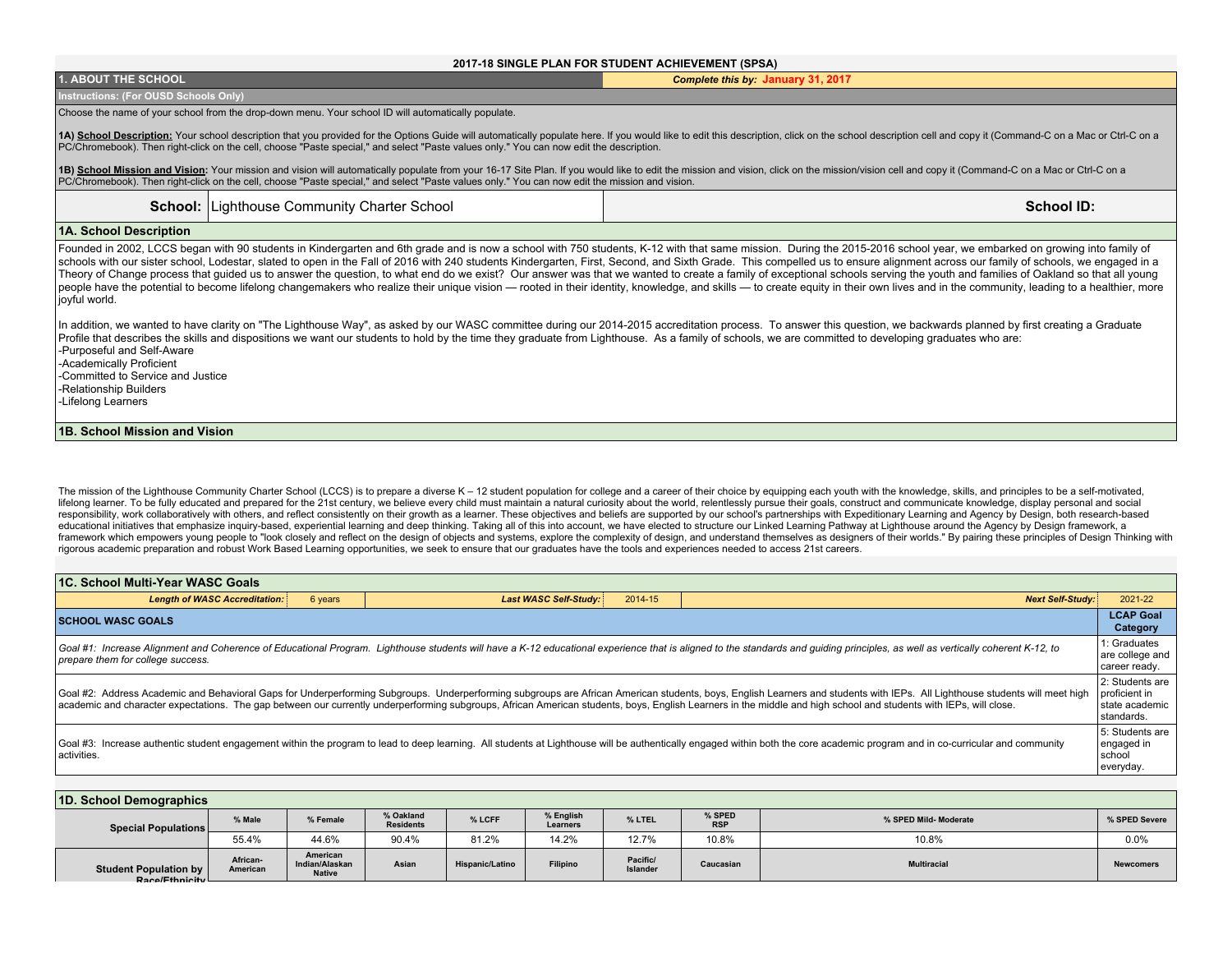| <b>Race/Ethnicity</b> | $\sim$<br>, <u>. .</u> | $0\%$ | .74%<br>. | 01.47 | --<br><b>U.U</b> | 0.0% | $\overline{a}$<br>. . <i>.</i> . | 4.0% | $- - -$<br>3.0% |
|-----------------------|------------------------|-------|-----------|-------|------------------|------|----------------------------------|------|-----------------|
|                       |                        |       |           |       |                  |      |                                  |      |                 |

| 1E. School Performance Data                                           |              |                     |                |              |                                  |                     |
|-----------------------------------------------------------------------|--------------|---------------------|----------------|--------------|----------------------------------|---------------------|
| <b>Indicator</b>                                                      | 13-14 School | 14-15 School        | 15-16 School   | 16-17 School | 15-16 District<br>Average        | 15-16 State Average |
| Linked Learning Pathways (All Students)                               | n/a          | n/a                 | $\pmb{0}$      | 68%          | 53.3%                            | 41.8%               |
| Linked Learning Pathways (Grade 10)                                   | n/a          | n/a                 | $\mathbf 0$    | 3.5%         | 57.0%                            | 58.1%               |
| <b>Graduate Outcomes</b>                                              | 13-14 School | 14-15 School        | 15-16 School   | 16-17 School | 15-16 District<br><b>Average</b> | 15-16 State Average |
| Four-Year Cohort Graduation Rate (All Students)                       | 46.2%        | 70.2%               | $\overline{a}$ |              | <b>TBD</b>                       | <b>TBD</b>          |
| Four-Year Cohort Dropout (All Students)                               | 11.5%        | 2.1%                | $\sim$         |              | <b>TBD</b>                       | <b>TBD</b>          |
| Four-Year Cohort Dropout (English Learners)                           | 12.5%        | 5.3%                | $\sim$         |              | <b>TBD</b>                       | <b>TBD</b>          |
| Four-Year Cohort Dropout (SPED)                                       | 20%          | 16.7%               | $\sim$         |              | <b>TBD</b>                       | <b>TBD</b>          |
| Percent of Students Leaving                                           | 6.7%         | 9.8%                | 8.1%           |              | <b>TBD</b>                       | <b>TBD</b>          |
| On Track to Graduate (Grade 9)                                        | Not Measured | Not Measured        | Not Measured   | 68.0%        | 46.7%                            | <b>TBD</b>          |
| On Track to Graduate (Grade 10)                                       | Not Measured | Not Measured        | Not Measured   | 86.0%        | 33.6%                            | <b>TBD</b>          |
| On Track to Graduate (Grade 11)                                       | Not Measured | Not Measured        | Not Measured   | 95.0%        | 35.4%                            | <b>TBD</b>          |
| On Track to Graduate (Grade 12)                                       | Not Measured | Not Measured        | Not Measured   | 98.0%        | 44.8%                            | <b>TBD</b>          |
| A-G Completion (Grade C or Better)                                    | 84%          | 98%                 | 100.0%         |              | 51.2%                            | <b>TBD</b>          |
| A-G Completion (African American Students)                            | 80%          | 100%                | 100.0%         |              | 33.6%                            | <b>TBD</b>          |
| A-G Completion (Special Education Students)                           | 50%          | 83%                 | 100.0%         |              | 15.6%                            | <b>TBD</b>          |
| A-G Completion (English Learners)                                     | 92%          | 97%                 | 100.0%         |              | 33.9%                            | <b>TBD</b>          |
| A-G Completion (Foster Youth)                                         | <b>NA</b>    | <b>NA</b>           | 100.0%         |              | 20.8%                            | <b>TBD</b>          |
| <b>Post-Secondary Readiness</b>                                       | 13-14 School | <b>14-15 School</b> | 15-16 School   | 16-17 School | 15-16 District<br><b>Average</b> | 15-16 State Average |
| AP Course Access (All Students)                                       | 8%           | 11%                 | 10.0%          |              | 25.7%                            | <b>TBD</b>          |
| AP Course Access (African American Students)                          | 0%           | 0%                  | 0.0%           |              | 14.3%                            | <b>TBD</b>          |
| AP Exam Pass Rate (Score of 3 or Better)                              | 88%          | 100%                | 100.0%         |              | 7.9%                             | <b>TBD</b>          |
| % of Seniors with GPA > 3.5                                           | 26% (>3.68)  | 37% (>3.68)         | 50% (>3.68)    | 55% (>3.68)  | <b>TBD</b>                       | <b>TBD</b>          |
| Average SRI Reading Level, Grade 11                                   | n/a          | n/a                 | 1193           |              | <b>TBD</b>                       | <b>TBD</b>          |
| Average SRI Reading Level, Grade 12                                   | n/a          | n/a                 | 1154           |              | <b>TBD</b>                       | <b>TBD</b>          |
| Dual Enrollment with Community College                                | Not tracked  | Not tracked         | Not tracked    |              | <b>TBD</b>                       | <b>TBD</b>          |
| Dual Enrollment (Grade C or Better)                                   | Not tracked  | Not tracked         | Not tracked    |              | 82.4%                            | <b>TBD</b>          |
| Number of Students Enrolling in Four-Year Colleges                    | 68%          | 84%                 | 84.0%          |              | <b>TBD</b>                       | <b>TBD</b>          |
| Number of Students Enrolling in Two-Year Colleges                     | 22%          | 16%                 | 12.0%          |              | <b>TBD</b>                       | <b>TBD</b>          |
| <b>Climate and Culture</b>                                            | 13-14 School | 14-15 School        | 15-16 School   | 16-17 School | 15-16 District<br><b>Average</b> | 15-16 State Average |
| <b>Chronic Absence (All Students)</b>                                 | 12.8%        | 12.2%               | 12.9%          | 9.0%         | 11.2%                            | <b>TBD</b>          |
| <b>Chronic Absence (Special Education Students)</b>                   | 20%          | 12.9%               | 9.5%           | 7.1%         | 18.7%                            | <b>TBD</b>          |
| <b>Chronic Absence (Foster Youth)</b>                                 | n/a          | n/a                 | 0.70%          | n/a          | 19.2%                            | <b>TBD</b>          |
| <b>Suspension Rate</b>                                                | 5.1%         | 11.8%               | 3.0%           | 2.3%         | <b>TBD</b>                       | <b>TBD</b>          |
| No Suspensions (African American Males)                               | 81.8%        | 70%                 | 95.0%          | 96.0%        | 91.2%                            | <b>TBD</b>          |
| No Suspensions (Foster Youth)                                         | 100%         | 100%                | 100.0%         | 100.0%       | 86.6%                            | <b>TBD</b>          |
| California Healthy Kids Survey Parent Participation Rate              | n/a          | n/a                 | n/a            | n/a          | <b>TBD</b>                       | <b>TBD</b>          |
| <b>Rigorous Academics</b>                                             | 13-14 School | 14-15 School        | 15-16 School   | 16-17 School | 15-16 District<br>Average        | 15-16 State Average |
| English Learner Reclassification Rate                                 | 12.8%        | 12%                 | 13.8%          |              | 13.2%                            | <b>TBD</b>          |
| Long Term English Learner Reclassification Rate                       | 19%          | 19%                 | 15.40%         |              | 17.1%                            | <b>TBD</b>          |
| <b>SBAC Proficiency (ELA)</b>                                         | n/a          | 77%                 | 80.0%          |              | 19.5%                            | <b>TBD</b>          |
| <b>SBAC Proficiency (Math)</b>                                        | n/a          | 54%                 | 48.0%          |              | 14.7%                            | <b>TBD</b>          |
| % of Students At or Above Grade Level in Reading Proficiency<br>(SRI) | n/a          | n/a                 | 48.0%          |              | 23.9%                            | <b>TBD</b>          |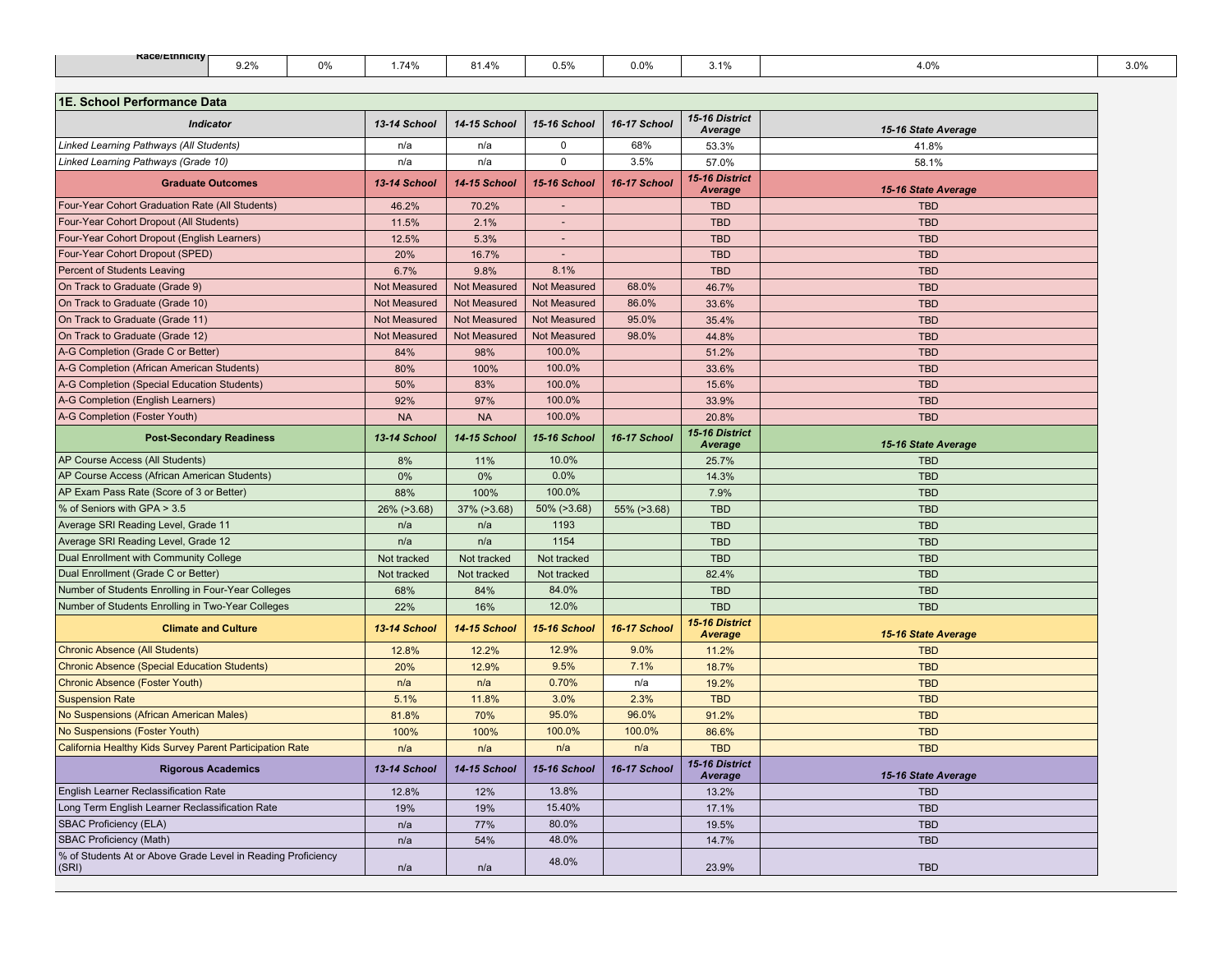| 2. NEEDS ASSESSMENT (three-year cycle)  |                                                                                                                                                                                                                                                                                                                                                                                                                                                                                                                                                                                                                                                                                                                                                               |                                                                                                                                                                                                                                                                                                                                                                                                                                                                                                                                                                                                                                                                                                                                                                                                                                                                                                                                                                                                                                                                                                                                                     | Complete this by: February 1, 2017                                                                                                                                                                                                                                                                                                                                                                                                                                                                                                                                                                                                                                                                                                                           |
|-----------------------------------------|---------------------------------------------------------------------------------------------------------------------------------------------------------------------------------------------------------------------------------------------------------------------------------------------------------------------------------------------------------------------------------------------------------------------------------------------------------------------------------------------------------------------------------------------------------------------------------------------------------------------------------------------------------------------------------------------------------------------------------------------------------------|-----------------------------------------------------------------------------------------------------------------------------------------------------------------------------------------------------------------------------------------------------------------------------------------------------------------------------------------------------------------------------------------------------------------------------------------------------------------------------------------------------------------------------------------------------------------------------------------------------------------------------------------------------------------------------------------------------------------------------------------------------------------------------------------------------------------------------------------------------------------------------------------------------------------------------------------------------------------------------------------------------------------------------------------------------------------------------------------------------------------------------------------------------|--------------------------------------------------------------------------------------------------------------------------------------------------------------------------------------------------------------------------------------------------------------------------------------------------------------------------------------------------------------------------------------------------------------------------------------------------------------------------------------------------------------------------------------------------------------------------------------------------------------------------------------------------------------------------------------------------------------------------------------------------------------|
| 2A. Schoolwide Strengths and Challenges |                                                                                                                                                                                                                                                                                                                                                                                                                                                                                                                                                                                                                                                                                                                                                               |                                                                                                                                                                                                                                                                                                                                                                                                                                                                                                                                                                                                                                                                                                                                                                                                                                                                                                                                                                                                                                                                                                                                                     |                                                                                                                                                                                                                                                                                                                                                                                                                                                                                                                                                                                                                                                                                                                                                              |
|                                         | Task: Identify school strengths and challenges related to each focal area, and choose your highest leverage challenge.                                                                                                                                                                                                                                                                                                                                                                                                                                                                                                                                                                                                                                        |                                                                                                                                                                                                                                                                                                                                                                                                                                                                                                                                                                                                                                                                                                                                                                                                                                                                                                                                                                                                                                                                                                                                                     |                                                                                                                                                                                                                                                                                                                                                                                                                                                                                                                                                                                                                                                                                                                                                              |
| Instructions:                           | • What strengths and challenges do you see in your current data?<br>students, Latino students, and other subgroups.                                                                                                                                                                                                                                                                                                                                                                                                                                                                                                                                                                                                                                           |                                                                                                                                                                                                                                                                                                                                                                                                                                                                                                                                                                                                                                                                                                                                                                                                                                                                                                                                                                                                                                                                                                                                                     | Do a deeper dive using the Data Dashboard and any site-specific data or observations. Where are you achieving or exceeding your goals? Where are you not meeting your goals?<br>IMPORTANT: Be sure to discuss strengths and challenges related to the performance of your low-income students, English learners, foster youth, students with disabilities, African-American                                                                                                                                                                                                                                                                                                                                                                                  |
|                                         | Tip: To enter a space between strengths or challenges, click "Ctrl + Enter."                                                                                                                                                                                                                                                                                                                                                                                                                                                                                                                                                                                                                                                                                  |                                                                                                                                                                                                                                                                                                                                                                                                                                                                                                                                                                                                                                                                                                                                                                                                                                                                                                                                                                                                                                                                                                                                                     |                                                                                                                                                                                                                                                                                                                                                                                                                                                                                                                                                                                                                                                                                                                                                              |
| <b>Focal Area</b>                       | <b>Strengths</b>                                                                                                                                                                                                                                                                                                                                                                                                                                                                                                                                                                                                                                                                                                                                              | <b>Challenges</b><br>(List all challenges impacting each focal area.)                                                                                                                                                                                                                                                                                                                                                                                                                                                                                                                                                                                                                                                                                                                                                                                                                                                                                                                                                                                                                                                                               | <b>Highest Leverage Challenge</b><br>(List one challenge.)                                                                                                                                                                                                                                                                                                                                                                                                                                                                                                                                                                                                                                                                                                   |
| <b>Graduate Outcomes</b>                | Lighthouse has traditionally done well giving<br>students access to four-year colleges. For<br>example, of the 58 students in the class of<br>2016, 93% were accepted to four-year colleges<br>and 98% have post-graduation college plans.                                                                                                                                                                                                                                                                                                                                                                                                                                                                                                                    | Despite our success with our 12th grade<br>students, we struggle to get all of our 8th and<br>9th grade students to "buy in" into our model.<br>For example, from 2012-2015, an average<br>16% of our 8th students did not return to<br>Lighthouse for 9th grade (instead deciding to<br>95% of our 8th graders enrolled in 9th grade at additional support).<br>Lighthouse. Within this group, the subgroup<br>least likely to return to Lighthouse were our<br>African-American students, as 25% of African-<br>American students did not return to<br>Lighthouse for 9th grade. Additionally, among<br>our 9th grade students, who are a mixture of<br>students moving on from 8th grade and<br>students new to our school, 37 students were<br>retained in ninth grade (or asked to repeat the<br>year to ensure adeqaute academic progress)<br>between 2012-2015. Of these 37 students, 29<br>were boys, and 17 left our school before<br>graduating. This data suggests that<br>Lighthouse needs to revise and strenghten our<br>9th grade experience so that all 9th graders<br>are high school ready by the end of this<br>transition year. | Currently, it is a challenge to engage, adequately prepare, and serve all ninth graders as they<br>transition into our high school. Our ninth grade student body is comprised of an average of 12%<br>new to Lighthouse students, 12% retained students doing 9th grade a second year in a row, and<br>76% rising 8th graders from Lighthouse. Our current program is falling short of our goals as<br>evidenced by the number of 9th graders on track to be retained this year (about 20% of the class)<br>and the number of current retained students in 9th grade who are not meeting grade level<br>attend other schools). This trend is shifting, as expectations (66% of the 6 retained 9th graders are curently failing Humanities and are in need of |
| <b>Post-Secondary Readiness</b>         | Lighthouse is proud of our ability to prepare<br>students for college and career. This is the<br>main driver of our mission and vision since<br>2002. For instance, since 2007, all of our 11th<br>grade students have completed a semester<br>long work-based internship program at various<br>organizations and businesses in the<br>community. Furthermore, to date, 40% of all<br>Lighthouse graduates have earned a<br>Bachelor's degree within 6 years, which is four<br>times the national average for a similar<br>demographic of students. Additionally, many<br>of our almuni, both college graduates and<br>otherwise, are entering into professional jobs in<br>the Oakland community - including at least ten<br>who are employed at Lighthouse. | In addition to the struggles outlined above<br>around with our 8th and 9th grade students,<br>we are also intent on improving the success of<br>our alumni in college. A 6-year graduation<br>rate of 40% means that more than half of our<br>students are not earning a bachelor's degree.<br>We seek to improve the preparedness of our<br>graduates through a three tiered approach<br>that: (1) cultivates the academic confidence,<br>intrinsic motivation and executive functioning<br>skills of all students early on in high school; (2)<br>increases the engagement and rigor of our<br>academic courses; (3) enhances the support<br>we provide to our alumni during college.                                                                                                                                                                                                                                                                                                                                                                                                                                                             | Increase the rigor of our academic courses throughout our high school without alienating students<br>who don't see themsleves as "good" in school or college material yet. This challenge requires<br>skilled teaching, engaging curriculum, and extensive support for struggling students.                                                                                                                                                                                                                                                                                                                                                                                                                                                                  |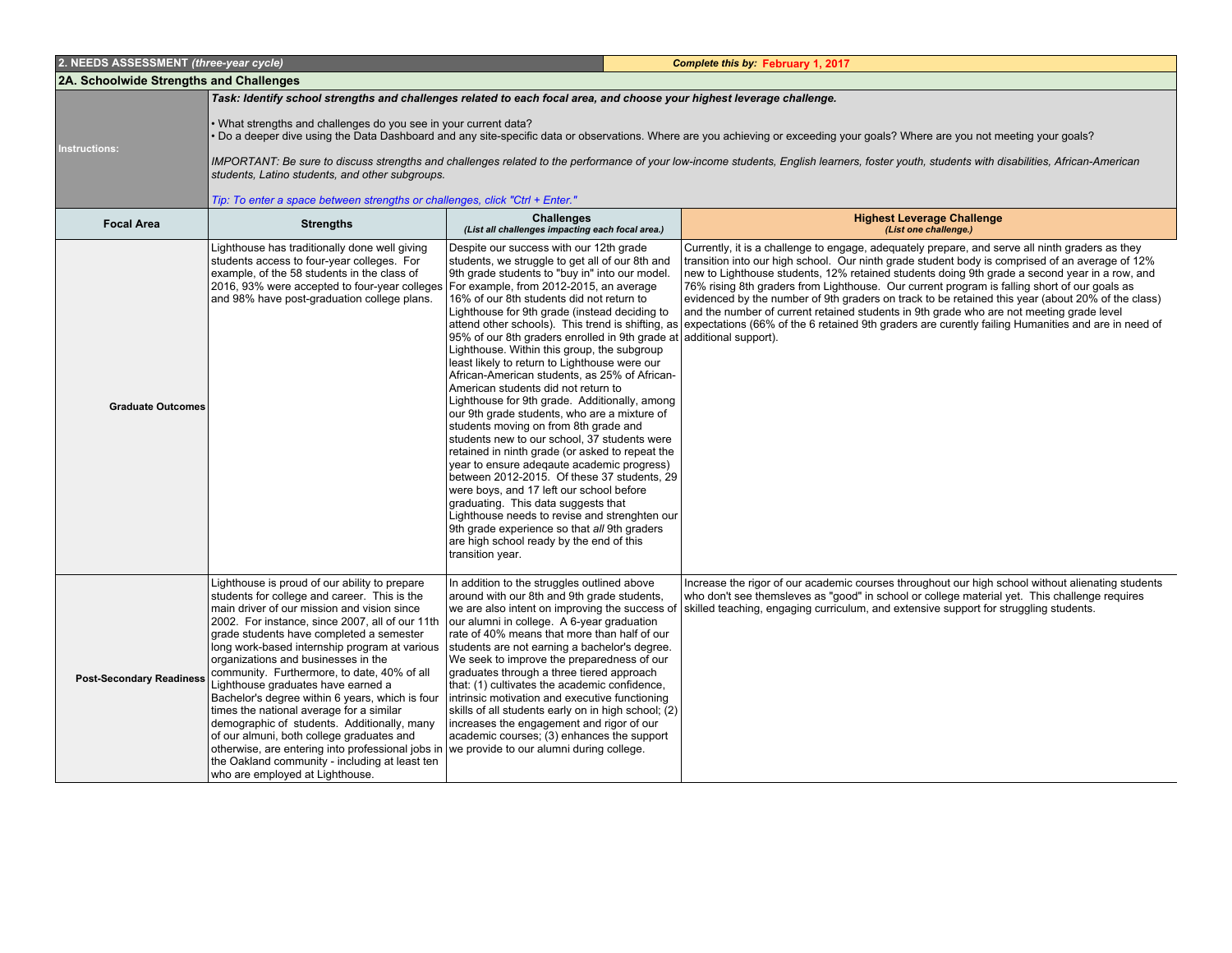| We believe in serving the whole child as one of   In reviewing our time of out of class incidents<br>our main tenets as a school. We do this by<br>ensuring that all of our students have a caring<br>adult to connect with through our Crew<br>(Advisory) program. This program helps<br>students develop personal and academic goals<br>in addition to character traits; Crew advisors<br>also work with students and families to create<br>Individualized Learning Plans (ILP) that are<br>discussed at student-led conferences three<br>times per year. One data point that<br>demonstrates our positive school culture is our<br>95% attendance rate in grades 9-12.<br>Another fundamental belief that shapes the<br>culture and climate at our school is our<br>commitment to the principles of Restorative<br>Justice. All of our Crew leaders are expected<br>to implement at least one Restorative Justice<br>circle in their classrooms on a weekly basis,<br>Climate and Culture disciplinary procedures and consequences are<br>restorative in nature, and our Dean of Students<br>has led a concerted effort over the past two<br>years to reduce referrals and suspensions for<br>all students, but particularly 9th graders. We<br>are proud to report that in 2015-16, referrals for<br>9th graders dropped to 108 for the year<br>(distributed among 36 different students) from<br>113 (among 47 students) the prior year and<br>153 (among 56 students) in 2013-14.<br>Furthermore, we also managed to cut<br>suspensions to 5 in 2015-16, down from 27 in<br>2014-15 and 39 in 2013-14. We believe that<br>these changes came about as a result of our<br>ongoing implemetntation of Restorative Justice<br>practices focus as well as several iniatives we<br>piloted with our Measure N funds - holding<br>several 9th grade retreats throughout the year,<br>providing increased access to counseling | for our students in 9th through 12th grade, we<br>see that our 9th grade students have the<br>highest at 108 incidents during the 2015-2016<br>school year. This is compared to our 10th<br>grade students with 82 incidents, our 11th<br>grade students with 9 incidents, and our 12th<br>grade students with 14 incidents from the<br>2015-2016 school year. This is a concern to<br>us because despite our progress reducing<br>referrals and suspensions last year, many of<br>our 9th grade students are still missing<br>considerable chunks of class time for<br>disciplinary reasons. By increasing student<br>engagament, motivation and confidence and<br>working with teachers to ensure meaningful<br>learning, consistent expectations, and ongoing<br>implementation of restorative practices, we<br>seek to reduce student time out of class in<br>2016-17 and beyond.                   | Creating a crew (advisory) experience that is personal and responsive to individual groups' needs<br>while also aligned and predictable across grades and from year-to-year has been challenging. The<br>dance between needing a common crew experience and normed experiences (a curriculum,<br>learning targets across grades, and a vertically aligned crew curriculum from grades 9-12th) and<br>room for student voice and responsiveness to current events has proved challenging. Additionally,<br>a novice team of Grade Level leaders resulted in maintenance of structures and program, rather<br>than forward-thinking innovation.                                                                                                                                                                                                                                                                                                                                                                                 |
|-------------------------------------------------------------------------------------------------------------------------------------------------------------------------------------------------------------------------------------------------------------------------------------------------------------------------------------------------------------------------------------------------------------------------------------------------------------------------------------------------------------------------------------------------------------------------------------------------------------------------------------------------------------------------------------------------------------------------------------------------------------------------------------------------------------------------------------------------------------------------------------------------------------------------------------------------------------------------------------------------------------------------------------------------------------------------------------------------------------------------------------------------------------------------------------------------------------------------------------------------------------------------------------------------------------------------------------------------------------------------------------------------------------------------------------------------------------------------------------------------------------------------------------------------------------------------------------------------------------------------------------------------------------------------------------------------------------------------------------------------------------------------------------------------------------------------------------------------------------------------------------------------------------------------------|---------------------------------------------------------------------------------------------------------------------------------------------------------------------------------------------------------------------------------------------------------------------------------------------------------------------------------------------------------------------------------------------------------------------------------------------------------------------------------------------------------------------------------------------------------------------------------------------------------------------------------------------------------------------------------------------------------------------------------------------------------------------------------------------------------------------------------------------------------------------------------------------------------|-------------------------------------------------------------------------------------------------------------------------------------------------------------------------------------------------------------------------------------------------------------------------------------------------------------------------------------------------------------------------------------------------------------------------------------------------------------------------------------------------------------------------------------------------------------------------------------------------------------------------------------------------------------------------------------------------------------------------------------------------------------------------------------------------------------------------------------------------------------------------------------------------------------------------------------------------------------------------------------------------------------------------------|
| services for 9th grade students, hosting more<br>events and workshops for 9th grade parents.<br>Although our shift to SBAC testing is a work-in-<br>progress, we are proud of our results from the<br>2014-2016 school years as 76%, and 80%,<br>respectively, of our 11th grade students met or<br>exceeded standards for the SBAC ELA tests<br>and 53%, and 48%, respectively of our 11th<br>grade students met or exceeded standards for<br>the SBAC Math tests. These scores have<br>been among the highest in Oakland for 11th<br>grade students and we believe is the result of<br>overall program based on high expectations, a<br>Rigorous Academics rigorous curriculum, and our students' growth<br>from K-12 at our school.                                                                                                                                                                                                                                                                                                                                                                                                                                                                                                                                                                                                                                                                                                                                                                                                                                                                                                                                                                                                                                                                                                                                                                                        | When reviewing our SBAC scores for our<br>students, despite our success, we see gaps in<br>the following areas:<br>-In comparing female students to male<br>students, on the ELA portion of SBAC, 89% of<br>our female students met or exceeded,<br>whereas 71% of our male students met or<br>excceeded;<br>In comparing female students to male<br>students, on the Math portion of SBAC, 57%<br>of our female students met or exceeded,<br>whereas 39% of our male students met or<br>excceeded;<br>Though not reported as statistically significant<br>in our high school, our student who have IEPs<br>and students who are English Learners is a<br>focal area for us as 3% of students who are<br>English Learners are proficient in ELA and<br>Math, and 16% of students with IEPs are<br>proficient in ELA, and 11% of students with<br>IEPs are proficient in Math across our K-12<br>school. | Currently, it is a challenge to ensure all of our students are reading at grade level and at grade level<br>in mathematics. Our students are proficient at the following levels on the most recent SRI (Jan<br>$2017$ ).<br>9th Grade: 51% of students at or above grade level on SRI<br>10th Grade: 62% of students at or above grade level on SRI<br>11th Grade: 68% of students at or above grade level on SRI<br>12th Grade 73% of students at or above grade level on SRI<br>On our SBAC scores from 2016 for our 11th grade students, within the "Areas" of the exam, 51% of<br>our students are near or below the standard for Concepts and Procedures, 83% of our students are<br>near or below the standard for Problem Solving & Modeling Data Analysis, and 78% of our students<br>are near or below the standard for Communicating Reasoning.<br>We will need to keep working as a school across our Tier 1 practices to ensure all of our students<br>are meeting or exceeding in the areas of reading and math. |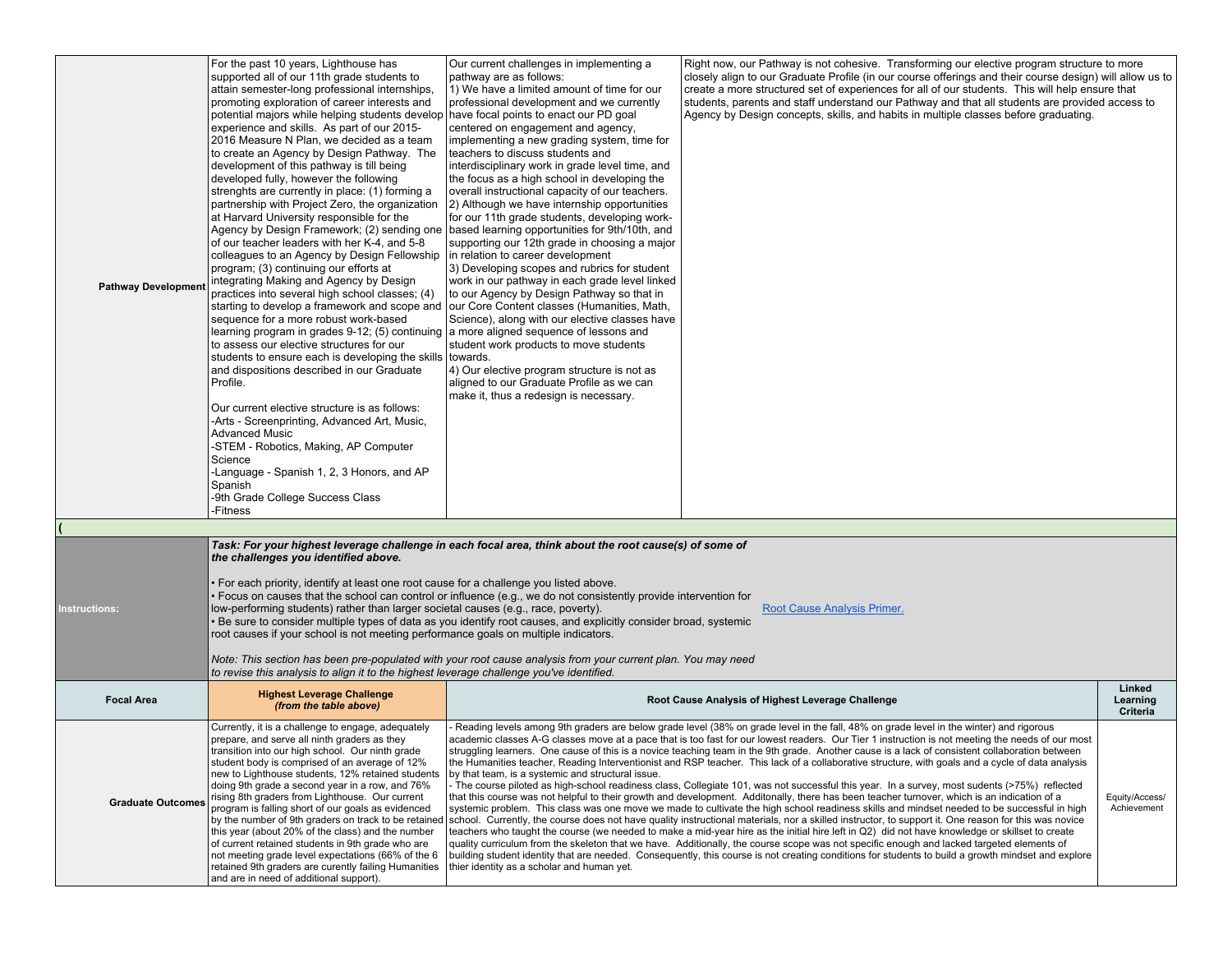|                               | Increase the rigor of our academic courses<br>throughout our high school without alienating<br>students who don't see themsleves as "good" in<br>school or college material yet. This challenge<br>Post-Secondary Readiness requires skilled teaching, engaging curriculum, and<br>extensive support for struggling students.                                                                                                                                                                                                                                                                                                                                                                                                                                                                                                                                                                                                                                                                                                                                     | Right now, only about 40% of our graduates are finishing college with a Bachelor's degree. We believe that the primary reason for this is that<br>many are not academically ready for college level work. This theory is supported by the fact that our 2016 SBAC scores show that only 42% of<br>our current seniors are fully ready (Standard Exceeded) for college level English and only 13% of our seniors are fully ready (Standard<br>Exceeded) for college level mathematics. While the SBAC exam is only one measure of college readiness, and academic preparation is only<br>one componenet of what it takes to be a successful college student, as a school that seeks to get our students to and through college, we are<br>Student Support<br>humbled by these results. However, exit interviews with alumni, observations of classrooms at Lighthouse and other schools, and analysis of<br>student work at Lighthouse all confirm that our students need to engage in challenging reading, writing, thinking and problem-solving more<br>consistently in our high school. The complexity here is that many of our students already think the work at our school is too hard. That said,<br>while we seek to increase the rigor in our high school, we must also increase engagement and support so we don't alienate any of our students. |                                                   |                                                                                                                                                                                                   |  |  |  |  |
|-------------------------------|-------------------------------------------------------------------------------------------------------------------------------------------------------------------------------------------------------------------------------------------------------------------------------------------------------------------------------------------------------------------------------------------------------------------------------------------------------------------------------------------------------------------------------------------------------------------------------------------------------------------------------------------------------------------------------------------------------------------------------------------------------------------------------------------------------------------------------------------------------------------------------------------------------------------------------------------------------------------------------------------------------------------------------------------------------------------|-----------------------------------------------------------------------------------------------------------------------------------------------------------------------------------------------------------------------------------------------------------------------------------------------------------------------------------------------------------------------------------------------------------------------------------------------------------------------------------------------------------------------------------------------------------------------------------------------------------------------------------------------------------------------------------------------------------------------------------------------------------------------------------------------------------------------------------------------------------------------------------------------------------------------------------------------------------------------------------------------------------------------------------------------------------------------------------------------------------------------------------------------------------------------------------------------------------------------------------------------------------------------------------------------------------------------------------------------------------|---------------------------------------------------|---------------------------------------------------------------------------------------------------------------------------------------------------------------------------------------------------|--|--|--|--|
|                               | Creating a crew (advisory) experience that is<br>personal and responsive to individual groups' needs<br>while also aligned and predictable across grades<br>and from year-to-year has been challenging. The<br>dance between needing a common crew<br>experience and normed experiences (a curriculum,<br><b>Climate and Culture</b> learning targets across grades, and a vertically<br>aligned crew curriculum from grades 9-12th) and<br>room for student voice and responsiveness to<br>current events has proved challenging.<br>Additionally, a novice team of Grade Level leaders<br>resulted in maintenance of structures and program,<br>rather than forward-thinking innovation.                                                                                                                                                                                                                                                                                                                                                                        | Lack of aligned curriculum that actualizes an arc of Core Value instruction that leads to our Graduate Profile left teachers without a uniform<br>curriculum from which to teach. Teachers created weekly lesson plans, but these did not always align to a larger arc for the year and are<br>certainly not vertically aligned from grades 9-12th. This was not a goal that was clearly articulated by our school leadership. Additionally, there<br>were no structures in place to create time and space for teachers to do this work this year. One cause of this was a team of teachers that was<br>70% new and the need to be responsive to on-boarding these teammates over prioritizing curriculuar planning work.<br>Grade level leaders (three or four) that led the teams of teachers who teach crew are new to this leadership position and their leadership skills<br>are growing. Given this, their focus was on maintaining day-to-day crew classes and student support, and the capactiy to create and document<br>quality curriculum did not exist within this team of teachers this year.                                                                                                                                                                                                                                                |                                                   |                                                                                                                                                                                                   |  |  |  |  |
| <b>Rigorous Academics</b>     | Currently, it is a challenge to ensure all of our<br>students are reading at grade level and at grade<br>level in mathematics. Our students are proficient at<br>the following levels on the most recent SRI (Jan<br>$2017$ ).<br>9th Grade: 51% of students at or above grade level<br>on SRI<br>10th Grade: 62% of students at or above grade<br>level on SRI<br>11th Grade: 68% of students at or above grade<br>level on SRI<br>12th Grade 73% of students at or above grade level<br>on SRI<br>On our SBAC scores from 2016 for our 11th grade<br>students, within the "Areas" of the exam, 51% of our<br>students are near or below the standard for<br>Concepts and Procedures, 83% of our students are<br>near or below the standard for Problem Solving &<br>Modeling Data Analysis, and 78% of our students<br>are near or below the standard for Communicating<br>Reasoning.<br>We will need to keep working as a school across<br>our Tier 1 practices to ensure all of our students are<br>meeting or exceeding in the areas of reading and<br>math. | -Our Tier 1 instruction is not meeting the needs of our most struggling learners. One cause of this is a novice teaching team in the 9th grade.<br>Another cause is a lack of consistent collaboration between the Humanities teacher, Reading Interventionist and RSP teacher. This lack of a<br>collaborative structure, with goals and a cycle of data analysis by that team, is a systemic and structural issue. With our focus to support and<br>ensure that our students in the 9th grade are gaining acccess to grade level content, currently, our most recent assessment of SRI levels in<br>January shows that only 51% of our students are reading at grade level.<br>Though our students come into high school with gaps in Math Instruction, we have only had math intervention during our after school program,<br>but not embedded into our Tier 1 math instruction across a full year with consistent collaboration between Math Interventionist and our Math<br>Teachers. When reviewing the Areas within our SBAC data, 51% of our students are near or below the standard for Concepts and Procedures;<br>83% of our students are near or below the standard for Problem Solving & Modeling Data Analysis; an d78% of our students are near or below<br>the standard for Communicating reasoning.                                      |                                                   |                                                                                                                                                                                                   |  |  |  |  |
|                               | Right now, our Pathway is not cohesive.<br>Transforming our elective program structure to<br>more closely align to our Graduate Profile (in our<br>course offerings and their course design) will allow<br>us to create a more structured set of experiences<br><b>Pathway Development</b> for all of our students. This will help ensure that<br>students, parents and staff understand our Pathway<br>and that all students are provided access to Agency<br>by Design concepts, skills, and habits in multiple<br>classes before graduating.                                                                                                                                                                                                                                                                                                                                                                                                                                                                                                                   | In the first year of our Pathway program, the three high school teachers who were trained to implement Agency by Design in their classrooms<br>(9th Grade Science teacher, 12th grade Humanities teacher, and our College/Career Counselor) worked largely in isolation and with little<br>communication within our school community about what they were doing to establish our Pathway and why. Additionally, some of the courses<br>that we thought might be integrated into the Pathway (AP Computer Science, Robotics) experienced staffing challenges (hiring and retention of<br>highly-qualified staff).<br>Program of Study<br>Reflecting on our experience this year, we've come to realize that we need to be more systematic and explicit about which courses are part of<br>our Pathway, especially within our elective program, and ensure that these courses and their teachers match up with our schoolwide goals and<br>graduate profile. For this reason, we have re-evaluated our elective offerings and Pathway courses for next year and are working to create a<br>more comprehensive Pathway implementation plan that encompasses more of our elective courses and is spearheaded by one of our school<br>leaders.                                                                                                                 |                                                   |                                                                                                                                                                                                   |  |  |  |  |
| 2C. Current Strategy Analysis |                                                                                                                                                                                                                                                                                                                                                                                                                                                                                                                                                                                                                                                                                                                                                                                                                                                                                                                                                                                                                                                                   |                                                                                                                                                                                                                                                                                                                                                                                                                                                                                                                                                                                                                                                                                                                                                                                                                                                                                                                                                                                                                                                                                                                                                                                                                                                                                                                                                           |                                                   |                                                                                                                                                                                                   |  |  |  |  |
|                               |                                                                                                                                                                                                                                                                                                                                                                                                                                                                                                                                                                                                                                                                                                                                                                                                                                                                                                                                                                                                                                                                   |                                                                                                                                                                                                                                                                                                                                                                                                                                                                                                                                                                                                                                                                                                                                                                                                                                                                                                                                                                                                                                                                                                                                                                                                                                                                                                                                                           |                                                   | Task: For each of your current strategies, assess whether or not the strategy has been implemented with fidelity and whether there is currently evidence of its effectiveness.                    |  |  |  |  |
| <b>Instructions:</b>          | seeing evidence that it is effective, discuss what you will change in 17-18 to address this.                                                                                                                                                                                                                                                                                                                                                                                                                                                                                                                                                                                                                                                                                                                                                                                                                                                                                                                                                                      |                                                                                                                                                                                                                                                                                                                                                                                                                                                                                                                                                                                                                                                                                                                                                                                                                                                                                                                                                                                                                                                                                                                                                                                                                                                                                                                                                           |                                                   | In the analysis section, discuss any barriers to implementation and reflect on when and how you expect to see evidence of effectiveness. If you have not implemented a strategy or if you are not |  |  |  |  |
|                               | <b>Current 16-17 Strategies</b>                                                                                                                                                                                                                                                                                                                                                                                                                                                                                                                                                                                                                                                                                                                                                                                                                                                                                                                                                                                                                                   | <b>Fully</b>                                                                                                                                                                                                                                                                                                                                                                                                                                                                                                                                                                                                                                                                                                                                                                                                                                                                                                                                                                                                                                                                                                                                                                                                                                                                                                                                              | <b>Evidence of</b><br>Implemented? Effectiveness? | Analysis of Strategy Implementation and Effectiveness                                                                                                                                             |  |  |  |  |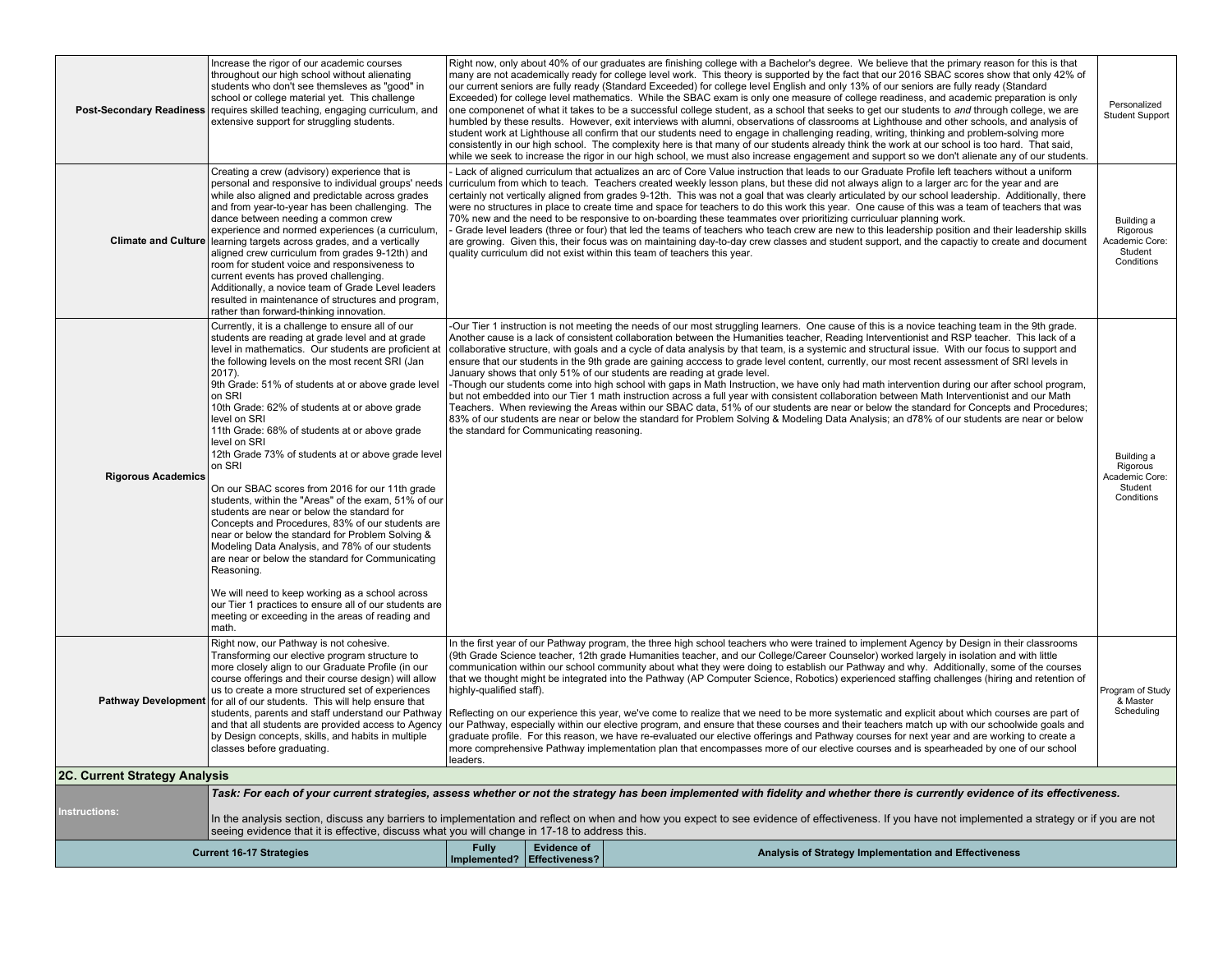| <b>Schoolwide Instructional</b><br><b>Improvement Strategy:</b> | Hire a DCAC Fellow to serve as a 9th/10th Grade<br>College and Career Counselor. This position will be<br>a key driver of creating an college-readiness course<br>for our 9th and 10th grade Advisories to ensure our<br>students are exposed to college and career<br>exploration, preparation, and application from the<br>start of high school.                                                  | Yes     | Yes     | Hiring a DCAC Advisor has helped enhance our college-going culture in 9th and 10th grades this year. All 9th grade students<br>get two college/career focused lessons per month and all 10th graders get one lesson per month. In addition, our DCAC<br>advisor meets 1-1 with about half of the students in 9th and 10th grades and has also organized several college visits for<br>students and events for parents that have served to increase access to information and motivation to attend college. Given her<br>effectiveness, we are excited that our current DCAC Advisor, Ana Maciel, is planning to return to Lighthouse for a second year<br>in 2017-18.                                                                                                                                                                                                                                                                                                                                                                                                                                                                                                                                                                                                                                                                                                                                                                                                                                                                                                                                                                                                                                                                                                                                                                                                                                                                                                                                                                                                                               |
|-----------------------------------------------------------------|-----------------------------------------------------------------------------------------------------------------------------------------------------------------------------------------------------------------------------------------------------------------------------------------------------------------------------------------------------------------------------------------------------|---------|---------|-----------------------------------------------------------------------------------------------------------------------------------------------------------------------------------------------------------------------------------------------------------------------------------------------------------------------------------------------------------------------------------------------------------------------------------------------------------------------------------------------------------------------------------------------------------------------------------------------------------------------------------------------------------------------------------------------------------------------------------------------------------------------------------------------------------------------------------------------------------------------------------------------------------------------------------------------------------------------------------------------------------------------------------------------------------------------------------------------------------------------------------------------------------------------------------------------------------------------------------------------------------------------------------------------------------------------------------------------------------------------------------------------------------------------------------------------------------------------------------------------------------------------------------------------------------------------------------------------------------------------------------------------------------------------------------------------------------------------------------------------------------------------------------------------------------------------------------------------------------------------------------------------------------------------------------------------------------------------------------------------------------------------------------------------------------------------------------------------------|
| <b>Culture &amp; Climate</b><br><b>Improvement Strategy:</b>    | Developing a 9th grade culture from 8th grade to<br>the start of high school emphasizing a college-going<br>culture through college visits and development of<br>academic habits through our Advisory program, a<br>summer bridge program, and by creating a vertical<br>articulation of for 9th/10th grade students through a<br>college and career preparatory program for 9th and<br>10th grade. | Not Yet | Not Yet | Our bridge program from 8th to 9th grade is partially implemented. Overall, we see that implementing pieces of our program<br>adds value, but is not yet creating conditions for a significant change.<br>Thus far, our 9th grade retreat week has been implemented with success. We have on-boarded parents initially, created a<br>focused week experience that sets the foundation for 9th graders to be in community, understand the structure of high school,<br>and the core values that will quide our work. Our extention of this week experience has been pasrtially successful. Several<br>community experiences throughout the year were successful in isolation, but not as part of an arc of on-going reflection and<br>growth that is needed. During Q2 all 9th grade students served at the Alameda Food Bank as a beginning to creating students<br>who are committed to service & justice. During Q3 the 9th grade visted the Exploratorium as an extention of their 9th grade<br>science class which aims to create life-long learners who are problem solvers and have agency. Soon, in Q4, our 9th graders<br>will tour a local college as part of devloping a college-going mindet sooner. These experiences are powerful, but with a more<br>direct connection to crew curriculum and course learning targets will be maximized. Additionally, community celebrations and<br>public reflection opportunities will allow for families to be a more integral part of these experiences.<br>Our inital work at the vertical articulation of 9th and 10th grade cvollege preperation has been partailly successful. Our DCAC<br>counselor has created a curriculum and taught classes in 9th grade crews and Collegiate 101. These classes have been<br>taught an average of once a week. The curriculum is not yet as clearly aligned to our entire 9-12th college preperatory<br>program as we know is needed. Work is to be done tightening this curriculum, creating assessments to measure the efficacy of<br>the work, and strategically invilving parents in this journey. |
| <b>Pathway Development</b><br>Strategy:                         | Institute a concurrent enrollment program, an AP<br>Computer Science course and Intro to<br>Communication, and continue the development of<br>our 9th Grade Design-based Science course, along<br>with our Robotics course.                                                                                                                                                                         | Yes     | Not Yet | In the first year of our Pathway program, the three high school teachers who were trained to implement Agency by Design in<br>their classrooms (9th Grade Science teacher, 12th grade Humanities teacher, and our College/Career Counselor) worked<br>largely in isolation and with little communication within our school community about what they were doing to establish our<br>Pathway and why. Additionally, some of the courses that we thought might be integrated into the Pathway (AP Computer<br>Science, Robotics) experienced staffing challenges (hiring and retention of highly-qualified staff).<br>Reflecting on our experience this year, we've come to realize that we need to be more systematic and explicit about which<br>courses are part of our Pathway, especially within our elective program, and ensure that these courses and their teachers<br>match up with our schoolwide goals and graduate profile. For this reason, we have re-evaluated our elective offerings and<br>Pathway courses for next year and are working to create a more comprehensive Pathway implementation plan that<br>encompasses more of our elective courses and is spearheaded by one of our school leaders. We also need to figure out how<br>to better integrate the amazing work being done within our school's Creativity Lab into our Pathway.                                                                                                                                                                                                                                                                                                                                                                                                                                                                                                                                                                                                                                                                                                                                        |
| Design Feature #1<br>(New/Emerging):                            | Design Pathway through Concurrent Enrollment, AP Not Yet<br>Computer Science, Intro to Communication, 9th<br>Grade Design-based Science Course, Robotics<br>Course                                                                                                                                                                                                                                  |         | Not Yet | Same as Row 92                                                                                                                                                                                                                                                                                                                                                                                                                                                                                                                                                                                                                                                                                                                                                                                                                                                                                                                                                                                                                                                                                                                                                                                                                                                                                                                                                                                                                                                                                                                                                                                                                                                                                                                                                                                                                                                                                                                                                                                                                                                                                      |
| Design Feature #2<br>(New/Emerging):                            | 9th Grade Bridge Program                                                                                                                                                                                                                                                                                                                                                                            | Not Yet | Not Yet | Our bridge program is partially implemented. Thus far, retained 9th grade students and new to Lighthouse 9th grade students<br>have had bi-monthly circles. These have proved to be a space where students can re-anchor and feel suported. 90% of<br>students participate regulary in these circles. We also restrucured the crew classes to offer bi-weekly support for struggling<br>students. Lastly, we piloted a break-school model, where the most struggling 9th graders came to school and recieved<br>additonal support during spring break. 100% of 9th graders identified for break school who were in Oakland for spring break<br>attended at least 70% of break school sessions and over 75% 9th grade break school students completed necessary<br>assignments.<br>We have yet to implement the following with fidelity:<br>- on-going parent meetings and training for retained students<br>-on-going parent meetings and training for new to Lighthouse 9th grade students<br>12th grade mentors for 9th graders<br>intervention classes for 9th graders who are at-risk (retained, ELL, rising 9th graders at-risk or new to Lighhtouse)<br>summer bootcamp program for rising 9th graders at-risk (as measured by GPA, reading level, attendance data, and discipline<br>record                                                                                                                                                                                                                                                                                                                                                                                                                                                                                                                                                                                                                                                                                                                                                                                                  |
| Design Feature #3<br>(New/Emerging):                            | Increased leadership capacity within College and<br><b>Career Readiness</b>                                                                                                                                                                                                                                                                                                                         | Yes     | Not Yet | While our College and Career Advisor worked closely with our Elective Program Manager this year to design, staff, and support<br>new course offerings at our high school such as AP Computer Science and Interpersonal Communication, the implementation<br>of these elective classes felt short of our aspirations. With the AP Computer Science class, we struggled to find the right<br>teacher, and the instructor we eventually hired didn't last the full year. With Interpersonal Communication, many students have<br>struggled to adapt to learning online.                                                                                                                                                                                                                                                                                                                                                                                                                                                                                                                                                                                                                                                                                                                                                                                                                                                                                                                                                                                                                                                                                                                                                                                                                                                                                                                                                                                                                                                                                                                                |
| Design Feature #4<br>(New/Emerging):                            | Instructional Stances - at Lighthouse, the way we<br>learn and teach is centered around instructional<br>practices that are: purposeful, relationship-based,<br>and learner-driven.                                                                                                                                                                                                                 | Not Yet | Not Yet | While we have formalized our Instructional Stances (Purposeful, Relationship-Based, Learner-Driven), we have only lightly<br>touched upon these as practices within our Professional Development time. We are in our pilot year of our Framework for<br>Transformational Teaching (Teacher Evaluation Process), which is based on the Instructional Stances; we have yet fully<br>aligned our professional development experiences to give time and space for instructional staff to continually develop and hone<br>their practices in alignment with our Instructional Stances.                                                                                                                                                                                                                                                                                                                                                                                                                                                                                                                                                                                                                                                                                                                                                                                                                                                                                                                                                                                                                                                                                                                                                                                                                                                                                                                                                                                                                                                                                                                   |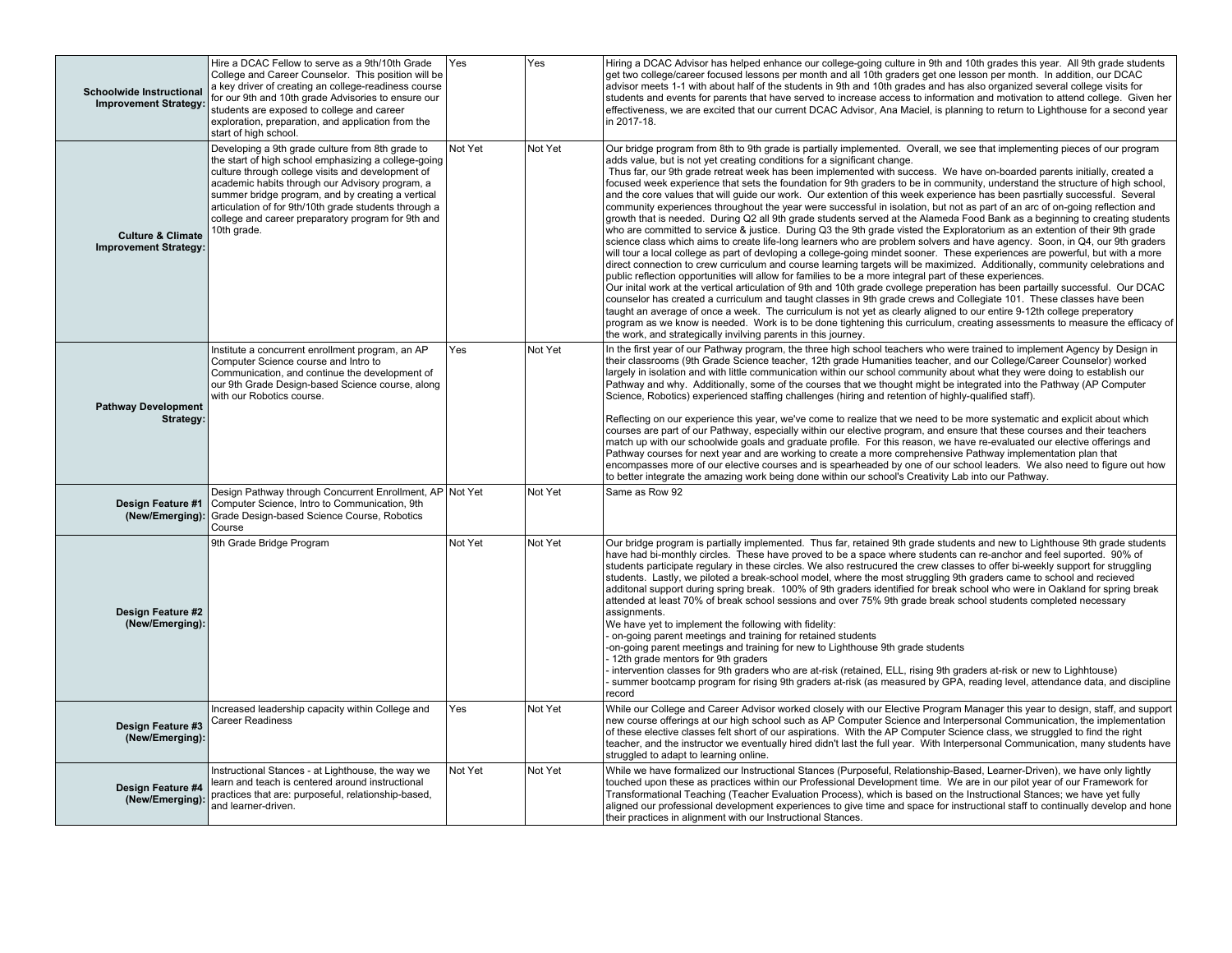|                                               | Introduction to Communication Teacher (.2 FTE) -<br>we want to expose students with additional college-<br>readiness courses, and this course will not only help<br>students take a required CSU course before<br>Design Feature #5 entering college, our students will effective ways to<br>(New/Emerging): communicate orally and through written language.<br>Through this course, we believe we are setting up<br>our students to have the foundational skills to be<br>able to express their ideas to a variety of audiences<br>in college and in the work place. | Not Yet | Not Yet | Many of our students have struggled to pass the Intro to Communication course so far this year. During the first semester, only<br>4 of the 25 students who initially enrolled in the course (many dropped before the official deadline) managed to earn a C or<br>better and receive college credit for this course. While our second cohort of students is doing markedly better in the class (at<br>last count, 10 of 20 students were passing), these results have led us to question whether this particular college course is the<br>best fit for our students and our school. While the material of the classs seems to intrerest most students, the course's digital<br>platform has been an unexpected challenge.                                                                                                                                                                                                                                                                                                                                                                                                                                                                                          |
|-----------------------------------------------|------------------------------------------------------------------------------------------------------------------------------------------------------------------------------------------------------------------------------------------------------------------------------------------------------------------------------------------------------------------------------------------------------------------------------------------------------------------------------------------------------------------------------------------------------------------------|---------|---------|---------------------------------------------------------------------------------------------------------------------------------------------------------------------------------------------------------------------------------------------------------------------------------------------------------------------------------------------------------------------------------------------------------------------------------------------------------------------------------------------------------------------------------------------------------------------------------------------------------------------------------------------------------------------------------------------------------------------------------------------------------------------------------------------------------------------------------------------------------------------------------------------------------------------------------------------------------------------------------------------------------------------------------------------------------------------------------------------------------------------------------------------------------------------------------------------------------------------|
| (Established):                                | We have established a week-long orientation for our Yes<br>Signature Element #1   incoming 9th grade students                                                                                                                                                                                                                                                                                                                                                                                                                                                          |         | Yes     | The week-long retreat was successful as measured by participation (98-100% particiaption) in the events that ranged from an<br>overnight camping trip to dragon baord races on Lake Merrit. Also, students and parents have reflected in focus interviews that<br>this was a "powerful way to begin high school" and "it set the stage for us to feel comfortable and feel successful." Veteran<br>staff who planned this week and actualized the plan was a major reason for the week's success.                                                                                                                                                                                                                                                                                                                                                                                                                                                                                                                                                                                                                                                                                                                   |
|                                               | Our Creativity Lab is a hub of innovation in the<br>Signature Element #2   Making community and we partner with OUSD<br>(Established): schools, and external schools to continue our work<br>in inquiry and design-based learning.                                                                                                                                                                                                                                                                                                                                     | Yes     | Yes     | Our Creativity Lab is a resource library for our teachers to implement practices rooted in Agency by Design strategies when<br>doing day-to-day lessons, or while planning long-term, mult-disciplinary projects (Expeditions). In addition, our Creativity Lab<br>provides professional development workshops for external educators and our instructional staff have participated in these<br>workshops to continue developing their skills around the principles of Agency by Design and the Maker movement.                                                                                                                                                                                                                                                                                                                                                                                                                                                                                                                                                                                                                                                                                                     |
| <b>Signature Element #3</b><br>(Established): | Our Advisory program, called Crew is a space<br>where students establish connections with caring<br>adults, each other, and where academic and<br>personal identities are developed and discussed.                                                                                                                                                                                                                                                                                                                                                                     | Yes     | Yes     | We have implemented crew for 100% of our students with a focus on our Core Values. This year our 10th grade leaders<br>revised the 10th grade passage experience to align with our Graduate Profile and incorporate more student choice in the<br>process. This team vetted the revisions by school leadership and Teacher Leaders and are piloting the revised process this<br>spring. Additionally, we began a new Grade Level Leader development Professional Development strand. Grade Level<br>leaders have received weekly coaching with our school leader to develop their facilitaiton skills in service of better serving<br>students. This has been a strong intial step, as the meetings are attended by 3 of the 4 leaders consistently and all 4 leaders<br>have relfected that this time is improving their leadership skills. However, there is room to grow in the scope of the Grade Level<br>leaders professional development arc as evidenced by a lack of a data-driven cycle of inquity to these meetings. Lastly, as<br>articulated earlier, there is on-going to work align common practices and define high leverage next steps in curriculum<br>development across all 9-12th grade crews. |

**3. EQUITY IMPERATIVE FOR YOUR SITE** *Complete this by:* **February 1, 2017** As you develop your Site Plan, it can be helpful to identify an equity imperative that will support your decision making as a leader. Please enter an equity imperative that can be shared with your teams and will serve as a

| <b>Equity Imperative</b>                                                                                                                                                                                                                                                                                                                                                                                                                                                                                                                                                                                                                                                | What will be true in three years if you continue to focus on this imperative?                                                                                                                                                                                                                      |
|-------------------------------------------------------------------------------------------------------------------------------------------------------------------------------------------------------------------------------------------------------------------------------------------------------------------------------------------------------------------------------------------------------------------------------------------------------------------------------------------------------------------------------------------------------------------------------------------------------------------------------------------------------------------------|----------------------------------------------------------------------------------------------------------------------------------------------------------------------------------------------------------------------------------------------------------------------------------------------------|
| All young people have the potential to become lifelong<br>changemakers who realize their unique vision — rooted in their<br>lidentity, knowledge, and skills — to create equity in their own lives<br>and in the community, leading to a healthier, more joyful world.<br>Programs, structures, curriculum, and resources will be allocated to<br>ensure that all students, with particular attention to the subgroups:<br>ELLs, students with IEPs, retained students, and African-American<br>students, are supported and inspired to realize their full potential.<br>We aim to not recreate the existing oppressive power structures<br>that exist in many schools. | Cohort graduation rate will increase to 80%.<br>There will be fewer than 5 % retained students in grade 9.<br>I ELLs and students with IEPs will not be retained.<br>African-American students will stay at Lighhtouse and report feeling valued and seen in the SCAI survey and focus interviews. |

| <b>4. ANNUAL SCHOOL GOALS</b>                                                                                                                                                                                                  | Complete this by: February 1, 2017 |
|--------------------------------------------------------------------------------------------------------------------------------------------------------------------------------------------------------------------------------|------------------------------------|
| Identify one annual SPSA goal for each focal area. Goals should be specific, measurable, and achievable within the plan's one-year timeframe. For each goal, enter an indicator for which you will be able to see short-term a |                                    |
| progress. You may choose from the drop-down list or enter your own indicator.                                                                                                                                                  |                                    |

| <b>FOCAL AREA</b> | Long-Term Goal for 2020                                                                | Indicator              | <b>Target Student</b><br>Group | 2015-16<br><b>Baseline</b> | 2016-17 Target | 2017-18 Target | <b>Related WASC</b><br>Goal                                                                                                                                                                                                                                                                                            |
|-------------------|----------------------------------------------------------------------------------------|------------------------|--------------------------------|----------------------------|----------------|----------------|------------------------------------------------------------------------------------------------------------------------------------------------------------------------------------------------------------------------------------------------------------------------------------------------------------------------|
| Graduate Outcomes | 75% of LCPS graduates graduate from 4-year<br>colleges within six years of graduating. | <b>Graduation Rate</b> | All Students                   | 40%                        | 45%            | 50%            | Goal #1:<br>Increase<br>Alignment and<br>Coherence of<br>Educational<br>Program.<br>Lighthouse<br>students will have<br>a K-12<br>educational<br>experience that is<br>aligned to the<br>standards and<br>guiding principles,<br>as well as<br>vertically<br>coherent K-12, to<br>prepare them for<br>college success. |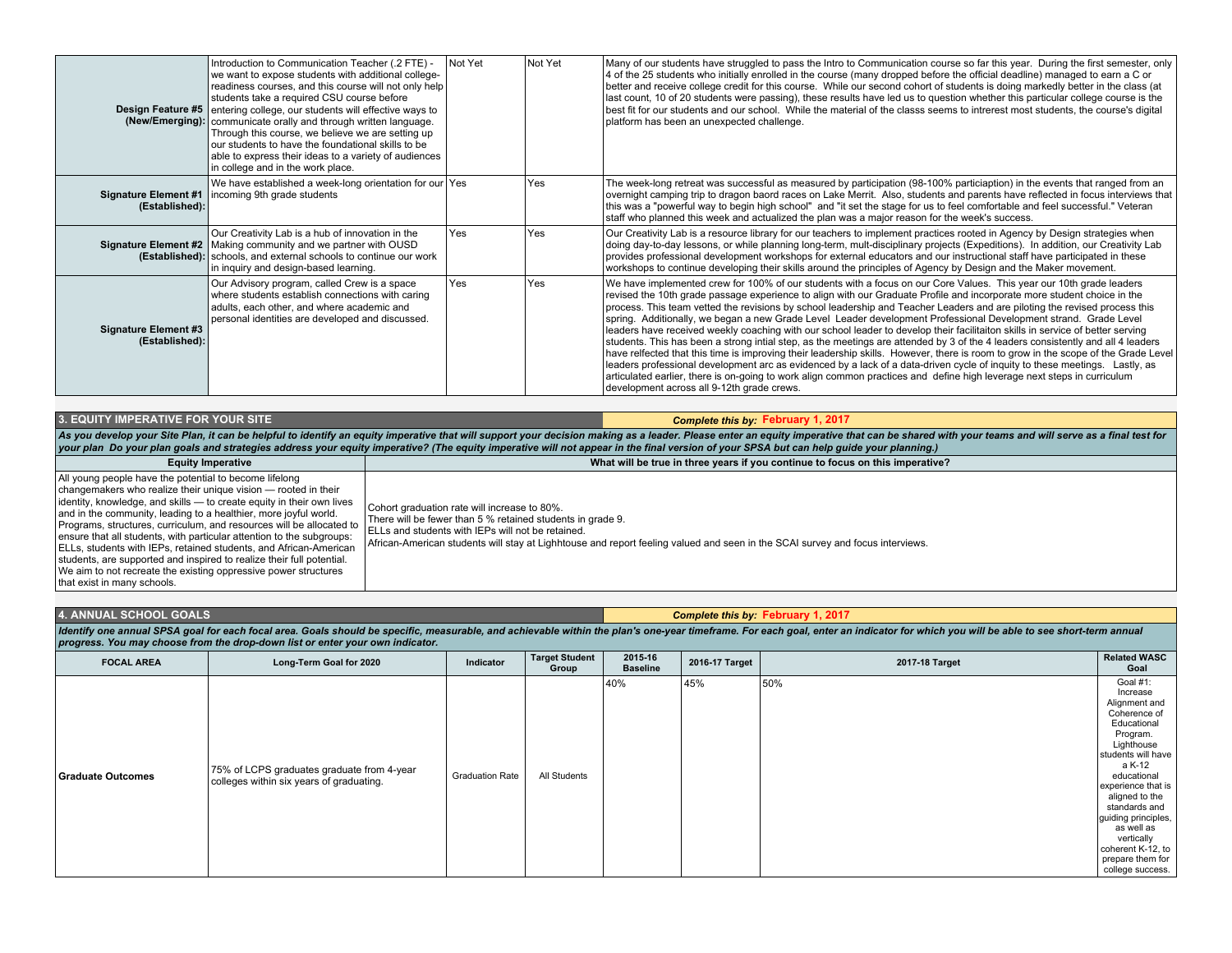| <b>Post-Secondary Readiness</b> | 90% of high school students graduate with A-G<br>requirements.                                                      | A-G Completion  | All Students | 100% | 100% | 100% | Goal #1:<br>Increase<br>Alignment and<br>Coherence of<br>Educational<br>Program.<br>Lighthouse<br>students will have<br>a K-12<br>educational<br>experience that is<br>aligned to the<br>standards and<br>guiding principles,<br>as well as<br>vertically<br>coherent K-12, to<br>prepare them for<br>college success.                                                                                                                                                                                                                          |
|---------------------------------|---------------------------------------------------------------------------------------------------------------------|-----------------|--------------|------|------|------|-------------------------------------------------------------------------------------------------------------------------------------------------------------------------------------------------------------------------------------------------------------------------------------------------------------------------------------------------------------------------------------------------------------------------------------------------------------------------------------------------------------------------------------------------|
| <b>Climate and Culture</b>      | Fewer than 4% of students are suspended each<br>year. Fewer than 5% of students have 3 or more<br>referrals a year. | Suspensions     | All Students | 3%   | 2.3% | 1.5% | Goal #2: Address<br>Academic and<br><b>Behavioral Gaps</b><br>for<br>Underperforming<br>Subgroups.<br>Underperforming<br>subgroups are<br>African American<br>students, boys,<br>English Learners<br>and students with<br>IEPs. All<br>Lighthouse<br>students will meet<br>high academic<br>and character<br>expectations.<br>The gap between<br>our currently<br>underperforming<br>subgroups,<br>African American<br>students, boys,<br><b>English Learners</b><br>in the middle and<br>high school and<br>students with<br>IEPs, will close. |
| <b>Rigorous Academics</b>       | 75% of LCPS students achieve proficiency on the<br><b>ELA and Math SBAC assessments.</b>                            | <b>SBAC ELA</b> | All Students | 80%  | 85%  | 90%  | Goal #1:<br>Increase<br>Alignment and<br>Coherence of<br>Educational<br>Program.<br>Lighthouse<br>students will have<br>a K-12<br>educational<br>experience that is<br>aligned to the<br>standards and<br>guiding principles,<br>as well as<br>vertically<br>coherent K-12, to<br>prepare them for<br>college success.                                                                                                                                                                                                                          |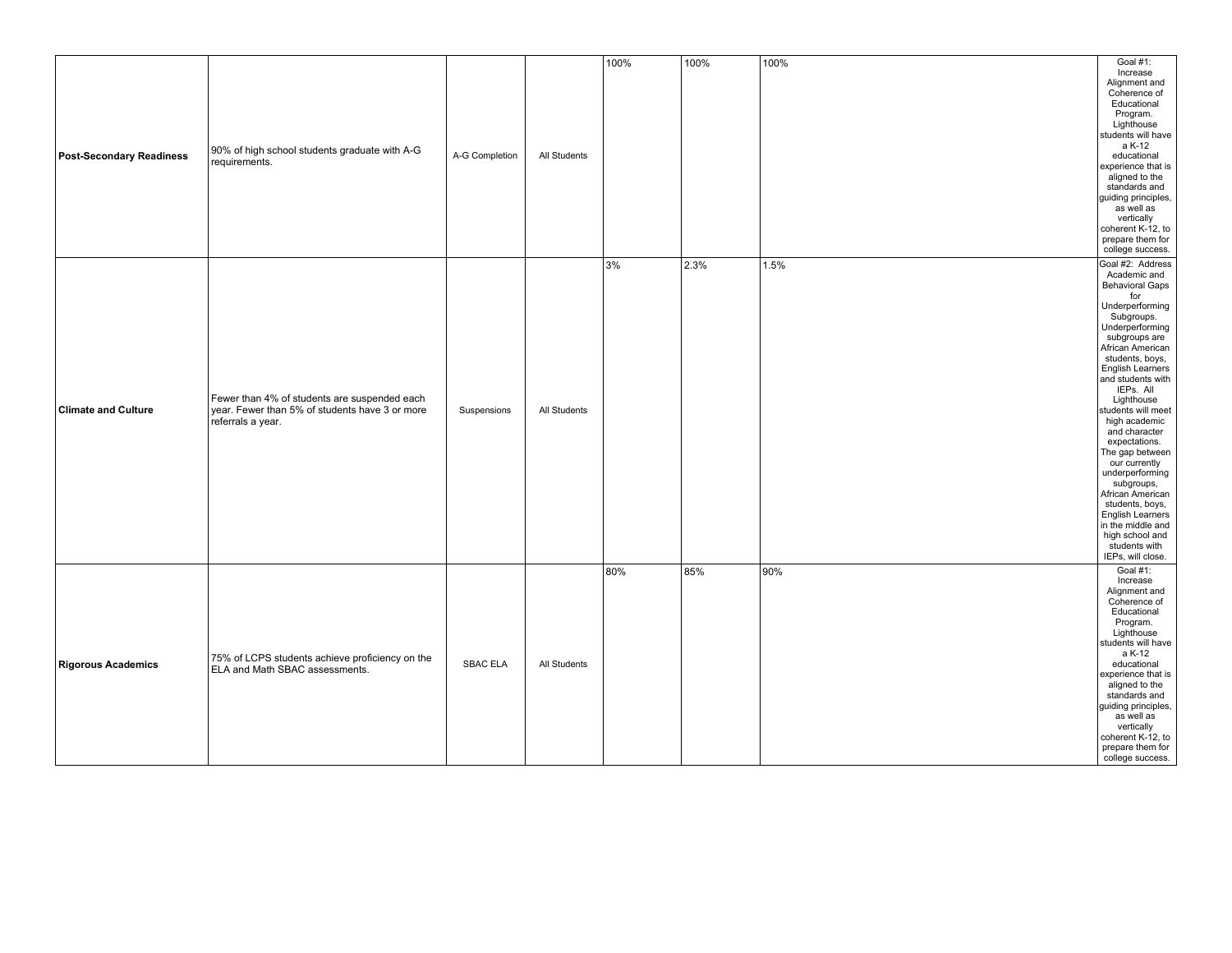| <b>Rigorous Academics</b>  | 75% of LCPS students achieve proficiency on the<br><b>ELA and Math SBAC assessments.</b> | SBAC Math                | All Students | 48%  | 53% | 58% | Goal #1:<br>Increase<br>Alignment and<br>Coherence of<br>Educational<br>Program.<br>Lighthouse<br>students will have<br>a K-12<br>educational<br>experience that is<br>aligned to the<br>standards and<br>guiding principles,<br>as well as<br>vertically<br>coherent K-12, to<br>prepare them for<br>college success. |
|----------------------------|------------------------------------------------------------------------------------------|--------------------------|--------------|------|-----|-----|------------------------------------------------------------------------------------------------------------------------------------------------------------------------------------------------------------------------------------------------------------------------------------------------------------------------|
| <b>Pathway Development</b> | Engagement - AbD for all students by the time they<br>graduate                           | Pathway<br>Participation | All Students | In/a | 68% | 73% | Goal #3:<br>Increase<br>authentic student<br>engagement<br>within the<br>program to lead<br>to deep learning.<br>All students at<br>Lighthouse will be<br>authentically<br>engaged within<br>both the core<br>academic<br>program and in<br>co-curricular and<br>community<br>activities.                              |

| <b>5. STRATEGIES</b>                                             |                                                                                                                                                                                                                                                                                                                                                                                                                                                                                                                                                                                                                                                                                                                                                                                                                                                                                                                                                                                                                                                                                                                                                                                          |                                                                 | Complete this by February 1, 2017           |
|------------------------------------------------------------------|------------------------------------------------------------------------------------------------------------------------------------------------------------------------------------------------------------------------------------------------------------------------------------------------------------------------------------------------------------------------------------------------------------------------------------------------------------------------------------------------------------------------------------------------------------------------------------------------------------------------------------------------------------------------------------------------------------------------------------------------------------------------------------------------------------------------------------------------------------------------------------------------------------------------------------------------------------------------------------------------------------------------------------------------------------------------------------------------------------------------------------------------------------------------------------------|-----------------------------------------------------------------|---------------------------------------------|
|                                                                  |                                                                                                                                                                                                                                                                                                                                                                                                                                                                                                                                                                                                                                                                                                                                                                                                                                                                                                                                                                                                                                                                                                                                                                                          | <b>Focused Annual Plan (FAP) Major Improvement Strategies</b>   |                                             |
| year and allow you to meet your goals.                           | Identify four major improvement strategies that will guide your programs and professional development for the                                                                                                                                                                                                                                                                                                                                                                                                                                                                                                                                                                                                                                                                                                                                                                                                                                                                                                                                                                                                                                                                            | <b>1st Linked Learning</b><br><b>Implementation Criteria</b>    | 2nd Linked Learning Implementation Criteria |
|                                                                  | Over half of the 9th grade (52%) is currently reading on grade level as measured by<br>the Scholastic Reading Inventory. Additionally, over half (53%) of our ELL students are<br>currently reading on grade level. Given the correlation between reading level and high<br>school success rate, we feel this is an area worthy of targeted focus. Next year, we<br>aim to provide more targeted Tier 2 ELD instruction by redesgining our high school<br><b>Schoolwide Language &amp;</b> ELD course curriculum and repositioning the course differently in our students' day.<br><b>Literacy Improvement</b> We will continue to allocate our reading interventionist's time largely to 9th and 10th<br>Strategy: grades. Our 9th and 10th grade Humanities teachers will collaborate regularly with our<br>reading interventionist and RSP teacher to analyze efficacy of instruction using cycles<br>of data analysis and respond with targeted re-teaching and small group intruction<br>where needed. Lastly, we will hire another RSP teacher to support general education<br>teachers in accomodating and differentiating targeted reading instruction across the<br>curriculum. | Building a Rigorous Academic Core:<br><b>Student Conditions</b> | Equity/Access/ Achievement                  |
| <b>Schoolwide Mathematics</b><br><b>Improvement Strategy:</b>    | We are adopting an integrated math curriculum for grades 9-11 and are beginning the<br>roll-out in 9th grade next year (2017-18). Our 11th grade SBAC scores of 52%<br>Meeting in '14-15 and 47% Meeting in '15-16 tell us that we have gaps to close in our<br>students' math knowledge and skills. As context for this shift, we analyzed SCAB data,<br>analyzed current grades in our math classes, surveyed the current 12th graders about<br>their math experience, ran student focus groups with 5-7 students from all four grades,<br>and interviews with Lighthouse alum who are currently studying at UC Berkeley, UC<br>Davis, and UCLA. Additionally, our team of math teachers met several times and<br>explored the implications of a shift to integreated math on our common practices.<br>Given the success of integrated math programs highlighted in Tarr and Grouws's<br>logitudinal study that was published in the Journal for Research in Mathematics<br>Education, we believe this is the right move for our students.                                                                                                                                             | Building a Rigorous Academic Core:<br><b>Student Conditions</b> | Equity/Access/ Achievement                  |
| <b>Culture &amp; Climate/SEL</b><br><b>Improvement Strategy:</b> | In 2017-18 we will align a crew curriculum across grades 9-12 to our Core Values. We<br>will align and norm high leverage practices of weekly circles, portfolio reflection, and<br>service experiences to deepen the learning of our students, the quality of student work,<br>and deepen students' understanding of their own identiy and character in alignment to<br>our Graduate Profile.                                                                                                                                                                                                                                                                                                                                                                                                                                                                                                                                                                                                                                                                                                                                                                                           | Equity/Access/ Achievement                                      | School Leadership & School Vision           |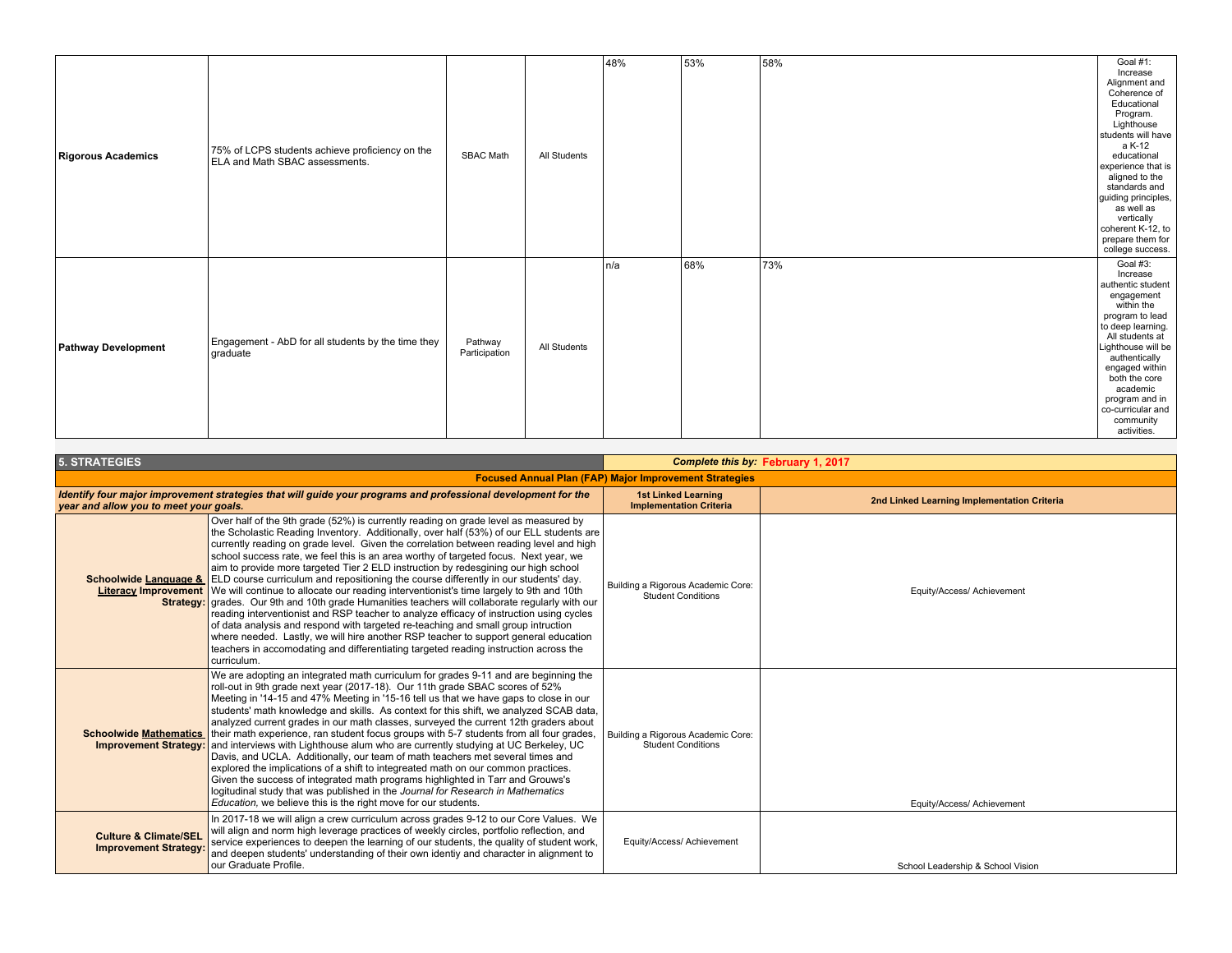| <b>Pathway Development/</b><br><b>Implementation Strategy:</b> | In 2016-17, three of our high school teachers utilized the Agency by Design framework<br>in their classes. In 2017-18, we will expand the use of Agency by Design practices<br>(Looking Closely, Exploring Complexity, Finding Opportunity) in high school<br>classrooms thorugh professional development and targeted support of teachers. We<br>also seek to increase and augment opportunities for students to utlize the Agency by<br>Design framework through some of the work-based learning experiences that we<br>provide to our students, like our annual career exploration day, 11th grade internship<br>program, and our senior projects.                                                                                                                                                                                                                                                                                                                                                                                                                                                                                                                                                                                                                                                                      | Equity/Access/ Achievement                                                      | Program of Study & Master Scheduling                  |  |  |  |  |  |  |  |
|----------------------------------------------------------------|----------------------------------------------------------------------------------------------------------------------------------------------------------------------------------------------------------------------------------------------------------------------------------------------------------------------------------------------------------------------------------------------------------------------------------------------------------------------------------------------------------------------------------------------------------------------------------------------------------------------------------------------------------------------------------------------------------------------------------------------------------------------------------------------------------------------------------------------------------------------------------------------------------------------------------------------------------------------------------------------------------------------------------------------------------------------------------------------------------------------------------------------------------------------------------------------------------------------------------------------------------------------------------------------------------------------------|---------------------------------------------------------------------------------|-------------------------------------------------------|--|--|--|--|--|--|--|
|                                                                |                                                                                                                                                                                                                                                                                                                                                                                                                                                                                                                                                                                                                                                                                                                                                                                                                                                                                                                                                                                                                                                                                                                                                                                                                                                                                                                            |                                                                                 |                                                       |  |  |  |  |  |  |  |
|                                                                |                                                                                                                                                                                                                                                                                                                                                                                                                                                                                                                                                                                                                                                                                                                                                                                                                                                                                                                                                                                                                                                                                                                                                                                                                                                                                                                            | <b>Measure N Design Features</b><br><b>1st Linked Learning</b>                  |                                                       |  |  |  |  |  |  |  |
|                                                                | Identify up to three Measure N design features that support your goals.                                                                                                                                                                                                                                                                                                                                                                                                                                                                                                                                                                                                                                                                                                                                                                                                                                                                                                                                                                                                                                                                                                                                                                                                                                                    | <b>Implementation Criteria</b>                                                  | 2nd Linked Learning Implementation Criteria           |  |  |  |  |  |  |  |
| <b>Measure N Design Feature #1:</b>                            | 9th Grade Bridge Program to support new to LCCS 9th graders, retained 9th graders,<br>and at-risk incoming 9th graders and their families throughout the year. This includes a<br>9th grade Ethnic Studies course and 9th grade At-Risk Students Intervention program.                                                                                                                                                                                                                                                                                                                                                                                                                                                                                                                                                                                                                                                                                                                                                                                                                                                                                                                                                                                                                                                     | Personalized Student Support                                                    | Equity/Access/ Achievement                            |  |  |  |  |  |  |  |
| <b>Measure N Design Feature #2:</b>                            | Master schedule redesign to ensure all elective classes are taught by a highly qualified,<br>full-time teacher and these courses follow an arc that provides 21st century skills to<br>lead all of our students to the graduate profile. These classes include Yoga/Wellness,<br>Spanish 1-3, AP Spanish, Graphic Design, Coding, Robotics, Making, Advanced Art,<br>Screen Printing/Small Business Design, Music, and Advanced Music.                                                                                                                                                                                                                                                                                                                                                                                                                                                                                                                                                                                                                                                                                                                                                                                                                                                                                     | Program of Study & Master<br>Scheduling                                         | Building a Rigorous Academic Core: Teacher Conditions |  |  |  |  |  |  |  |
| <b>Measure N Design Feature #3</b>                             | AbD course sequence: Making, Robotics, Graphic Design, Coding, College & Career<br>Prep, Senior Seminar. We also hired a Pathway Design Coordinator to manage and<br>lead the team of pathways instructors and lead the team in aligning courses to our<br>Graduate Profile.                                                                                                                                                                                                                                                                                                                                                                                                                                                                                                                                                                                                                                                                                                                                                                                                                                                                                                                                                                                                                                               | Equity/Access/ Achievement                                                      | Program of Study & Master Scheduling                  |  |  |  |  |  |  |  |
|                                                                |                                                                                                                                                                                                                                                                                                                                                                                                                                                                                                                                                                                                                                                                                                                                                                                                                                                                                                                                                                                                                                                                                                                                                                                                                                                                                                                            |                                                                                 |                                                       |  |  |  |  |  |  |  |
|                                                                |                                                                                                                                                                                                                                                                                                                                                                                                                                                                                                                                                                                                                                                                                                                                                                                                                                                                                                                                                                                                                                                                                                                                                                                                                                                                                                                            | <b>Signature Elements (Established Practices)</b><br><b>1st Linked Learning</b> |                                                       |  |  |  |  |  |  |  |
|                                                                | Identify up to three established signature elements that support your goals.                                                                                                                                                                                                                                                                                                                                                                                                                                                                                                                                                                                                                                                                                                                                                                                                                                                                                                                                                                                                                                                                                                                                                                                                                                               | <b>Implementation Criteria</b>                                                  | 2nd Linked Learning Implementation Criteria           |  |  |  |  |  |  |  |
| <b>Signature Element #1</b><br>(Established):                  | Our Creativity Lab is a hub of innovation in the international Making community and<br>we partner with OUSD schools, and many other external entities to continue our work<br>in inquiry and design-based learning. The Creativity Lab serves as a support for<br>learner-driven instruction by providing non-consummable and consummable materials<br>and tools for making projects and prviding a learning-lab for our teachers to see<br>learner-driven practices in action.                                                                                                                                                                                                                                                                                                                                                                                                                                                                                                                                                                                                                                                                                                                                                                                                                                            | Equity/Access/ Achievement                                                      | Building a Rigorous Academic Core: Teacher Conditions |  |  |  |  |  |  |  |
| <b>Signature Element #2</b><br>(Established):                  | Our Advisory program, called Crew is a space where students establish connections<br>with caring adults, each other, and where academic and personal identities are<br>developed and discussed. One high leverage component of this is the creation of a 9-<br>12th career & college preporatory experience which is in progress.                                                                                                                                                                                                                                                                                                                                                                                                                                                                                                                                                                                                                                                                                                                                                                                                                                                                                                                                                                                          | Personalized Student Support                                                    | Equity/Access/ Achievement                            |  |  |  |  |  |  |  |
| <b>Signature Element #3</b><br>(Established):                  | Integrated learning expeditions across all grades (following a roll-out plan that began<br>with 12th grade in 2016-17). Thus far, integreated expeditons have occured in 12th<br>grade and mini-expeditions have occurred in 9th grade Humanities, Algebra 1, and<br>Geometry. We will continue to create learning expeditions that engage students and<br>demand high quality work in service of our Graduate Profile and increasing student<br>agency and engagement.                                                                                                                                                                                                                                                                                                                                                                                                                                                                                                                                                                                                                                                                                                                                                                                                                                                    | Building a Rigorous Academic Core:<br><b>Student Conditions</b>                 | School Leadership & School Vision                     |  |  |  |  |  |  |  |
| <b>Signature Element #4</b><br>(Established):                  | 9th grade retreat week orientation for all incoming 9th grade students creates<br>community among the 9th graders while orienting them to the high school core values,<br>schedule, teachers, and growth-mindset needed for high school success.                                                                                                                                                                                                                                                                                                                                                                                                                                                                                                                                                                                                                                                                                                                                                                                                                                                                                                                                                                                                                                                                           | Equity/Access/ Achievement                                                      | Program of Study & Master Scheduling                  |  |  |  |  |  |  |  |
|                                                                |                                                                                                                                                                                                                                                                                                                                                                                                                                                                                                                                                                                                                                                                                                                                                                                                                                                                                                                                                                                                                                                                                                                                                                                                                                                                                                                            |                                                                                 |                                                       |  |  |  |  |  |  |  |
| <b>6. STRATEGIC ACTIONS TO IMPLEMENT STRATEGIES</b>            |                                                                                                                                                                                                                                                                                                                                                                                                                                                                                                                                                                                                                                                                                                                                                                                                                                                                                                                                                                                                                                                                                                                                                                                                                                                                                                                            | Complete this by: February 1, 2017                                              |                                                       |  |  |  |  |  |  |  |
| Instructions:                                                  | Task: Document strategic actions to support the school's major improvement strategies, design features, signature elements, and other planned activities.<br>Target Student Group: For each action, choose a primary student group that you expect to benefit.<br>Title I Requirements: If this action addresses a Title I requirement, choose that requirement from the drop-down menu to help guide OAP's review of your plan for compliance. This drop-down<br>shows OAP where to look to ensure that you have met all requirements. Please make sure that if you have selected a requirement from this list that the language in your practice reflects this (e.g.<br>if you say this is Teacher PD, one of your practices in this line must describe PD for teachers).                                                                                                                                                                                                                                                                                                                                                                                                                                                                                                                                                |                                                                                 |                                                       |  |  |  |  |  |  |  |
|                                                                | REQUIRED: Every school must have at least one practice that addresses each of the Title I Schoolwide Program (SWP) requirements listed in the column on the right.<br>Over half of the 9th grade (52%) is currently reading on grade level as measured by the Scholastic Reading Inventory. Additionally, over half (53%) of<br>our ELL students are currently reading on grade level. Given the correlation between reading level and high school success rate, we feel this is an area<br>worthy of targeted focus. Next year, we aim to provide more targeted Tier 2 ELD instruction by redesgining our high school ELD course curriculum and<br>Schoolwide Language & Literacy Improvement Strategy: repositioning the course differently in our students' day. We will continue to allocate our reading interventionist's time largely to 9th and 10th grades.<br>Our 9th and 10th grade Humanities teachers will collaborate regularly with our reading interventionist and RSP teacher to analyze efficacy of instruction<br>using cycles of data analysis and respond with targeted re-teaching and small group intruction where needed. Lastly, we will hire another RSP teacher<br>to support general education teachers in accomodating and differentiating targeted reading instruction across the curriculum. |                                                                                 |                                                       |  |  |  |  |  |  |  |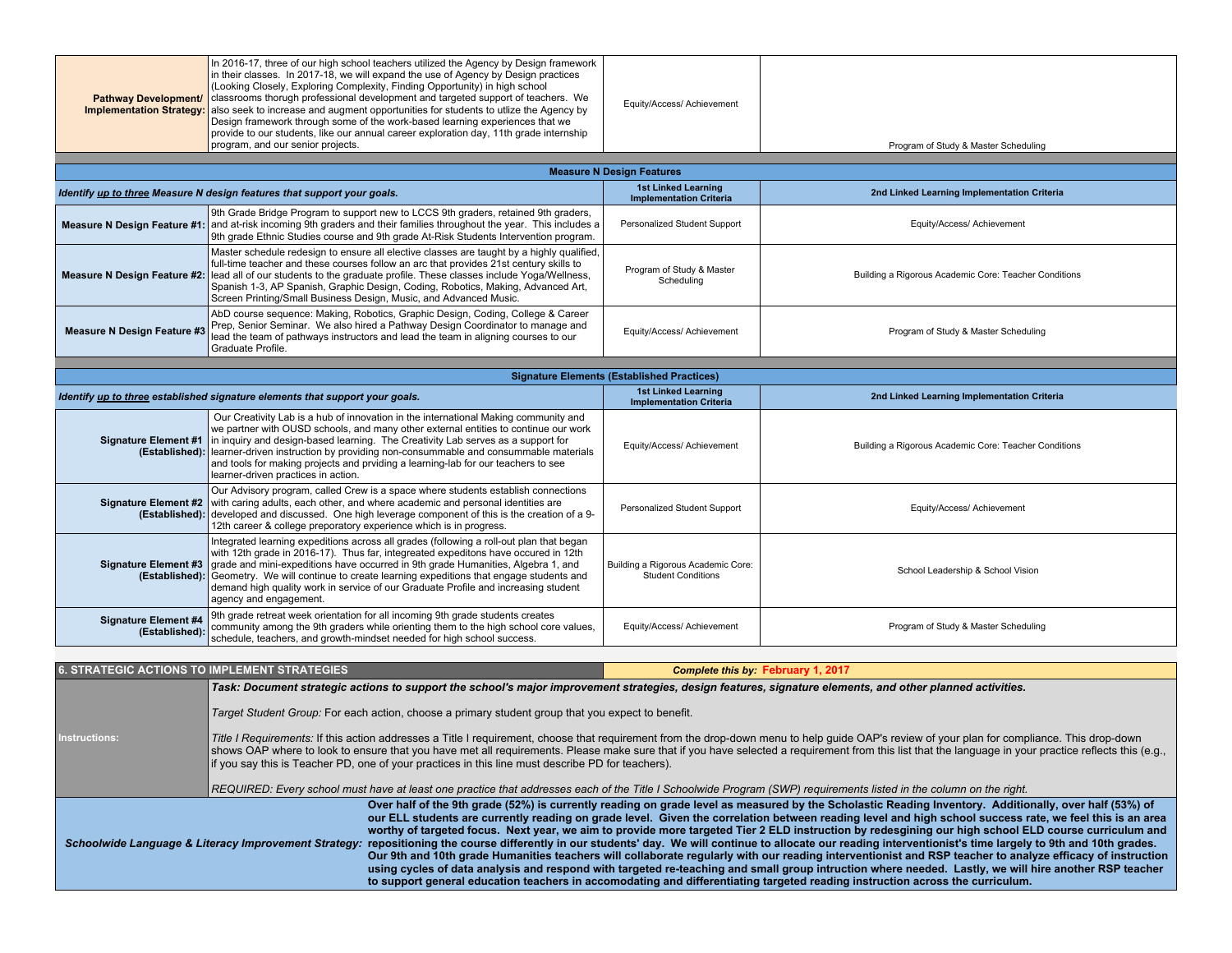| <b>Strategic Action</b>                                                                                         | <b>Associated LCAP</b><br><b>Action Area</b><br>(required for all<br>funded actions) | <b>Primary Target</b><br><b>Student Group</b><br>for This Action | If this requires<br>funding, what is<br>the funding<br>source? | <b>Dollar Amount</b><br>or FTE<br>Allocation | <b>Object Code</b> | Which strategy does this practice support?                                                                                                                                                                                                                                                                                                                                                                                                                                                                                                                                                                                                                                                                                                                                                                                                                                                                                                                                                                                                                                                                              | Title 1<br>Requirement<br>Addressed by<br>Practices (if any) |
|-----------------------------------------------------------------------------------------------------------------|--------------------------------------------------------------------------------------|------------------------------------------------------------------|----------------------------------------------------------------|----------------------------------------------|--------------------|-------------------------------------------------------------------------------------------------------------------------------------------------------------------------------------------------------------------------------------------------------------------------------------------------------------------------------------------------------------------------------------------------------------------------------------------------------------------------------------------------------------------------------------------------------------------------------------------------------------------------------------------------------------------------------------------------------------------------------------------------------------------------------------------------------------------------------------------------------------------------------------------------------------------------------------------------------------------------------------------------------------------------------------------------------------------------------------------------------------------------|--------------------------------------------------------------|
| Redesign ELD curriculum                                                                                         | Drops downs are<br>for district LCAP;<br>this is charter                             | Enalish<br>Learners                                              | (Salary Only)                                                  | 0.35 FTE<br>\$32,280                         | 1170               | Over half of the 9th grade (52%) is currently reading on grade level as<br>measured by the Scholastic Reading Inventory. Additionally, over half<br>(53%) of our ELL students are currently reading on grade level. Given the<br>correlation between reading level and high school success rate, we feel<br>this is an area worthy of targeted focus. Next year, we aim to provide<br>more targeted Tier 2 ELD instruction by redesgining our high school ELD<br>course curriculum and repositioning the course differently in our students'<br>day. We will continue to allocate our reading interventionist's time largely<br>to 9th and 10th grades. Our 9th and 10th grade Humanities teachers will<br>collaborate regularly with our reading interventionist and RSP teacher to<br>analyze efficacy of instruction using cycles of data analysis and respond<br>with targeted re-teaching and small group intruction where needed.<br>Lastly, we will hire another RSP teacher to support general education<br>teachers in accomodating and differentiating targeted reading instruction<br>across the curriculum. | N/A                                                          |
| Reposition ELD class in master schedule                                                                         | Drops downs are<br>for district LCAP;<br>this is charter                             | English<br>Learners                                              | General<br>Purpose<br>Discretionary                            | No cost (see<br>above)                       | 1170               | Over half of the 9th grade (52%) is currently reading on grade level as<br>measured by the Scholastic Reading Inventory. Additionally, over half<br>(53%) of our ELL students are currently reading on grade level. Given the<br>correlation between reading level and high school success rate, we feel<br>this is an area worthy of targeted focus. Next year, we aim to provide<br>more targeted Tier 2 ELD instruction by redesgining our high school ELD<br>course curriculum and repositioning the course differently in our students'<br>day. We will continue to allocate our reading interventionist's time largely<br>to 9th and 10th grades. Our 9th and 10th grade Humanities teachers will<br>collaborate regularly with our reading interventionist and RSP teacher to<br>analyze efficacy of instruction using cycles of data analysis and respond<br>with targeted re-teaching and small group intruction where needed.<br>Lastly, we will hire another RSP teacher to support general education<br>teachers in accomodating and differentiating targeted reading instruction<br>across the curriculum. | N/A                                                          |
| Maintain reading interventionist focus on 9th and 10th grade                                                    | Drops downs are<br>for district LCAP;<br>this is charter                             | All Students                                                     | General<br>Purpose<br>Discretionary                            | 1.0 FTE<br>\$84,790                          | 1170               | Over half of the 9th grade (52%) is currently reading on grade level as<br>measured by the Scholastic Reading Inventory. Additionally, over half<br>(53%) of our ELL students are currently reading on grade level. Given the<br>correlation between reading level and high school success rate, we feel<br>this is an area worthy of targeted focus. Next year, we aim to provide<br>more targeted Tier 2 ELD instruction by redesgining our high school ELD<br>course curriculum and repositioning the course differently in our students'<br>day. We will continue to allocate our reading interventionist's time largely<br>to 9th and 10th grades. Our 9th and 10th grade Humanities teachers will<br>collaborate regularly with our reading interventionist and RSP teacher to<br>analyze efficacy of instruction using cycles of data analysis and respond<br>with targeted re-teaching and small group intruction where needed.<br>Lastly, we will hire another RSP teacher to support general education<br>teachers in accomodating and differentiating targeted reading instruction<br>across the curriculum. | <b>Differentiation</b><br>for Low-<br>Performing<br>Students |
| 9/10th Humanities teacher, 9/10th RSP, and reading interventionist<br>collaboration and cycles of data analysis | Drops downs are<br>for district LCAP;<br>this is charter                             | All Students                                                     | General<br>Purpose<br>Discretionary                            | No cost<br>allocated                         | <b>NA</b>          | Over half of the 9th grade (52%) is currently reading on grade level as<br>measured by the Scholastic Reading Inventory. Additionally, over half<br>(53%) of our ELL students are currently reading on grade level. Given the<br>correlation between reading level and high school success rate, we feel<br>this is an area worthy of targeted focus. Next year, we aim to provide<br>more targeted Tier 2 ELD instruction by redesgining our high school ELD<br>course curriculum and repositioning the course differently in our students'<br>day. We will continue to allocate our reading interventionist's time largely<br>to 9th and 10th grades. Our 9th and 10th grade Humanities teachers will<br>collaborate regularly with our reading interventionist and RSP teacher to<br>analyze efficacy of instruction using cycles of data analysis and respond<br>with targeted re-teaching and small group intruction where needed.<br>Lastly, we will hire another RSP teacher to support general education<br>teachers in accomodating and differentiating targeted reading instruction<br>across the curriculum. | <b>Differentiation</b><br>for Low-<br>Performing<br>Students |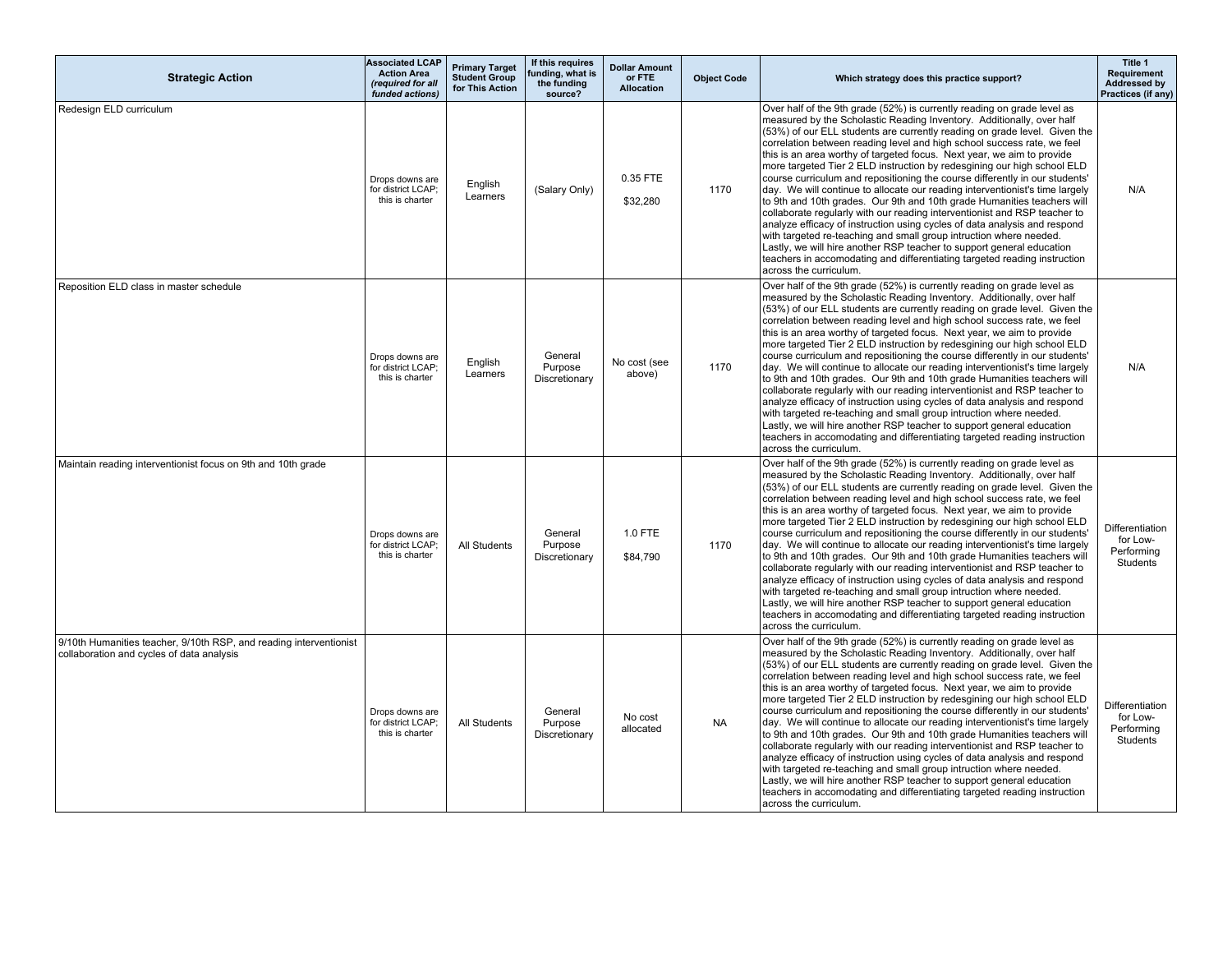| Hire a second RSP teacher to support gen ed teacher's in building<br>skill and knowledge of accomodating and differentiating | Drops downs are<br>for district LCAP;<br>this is charter | Students with<br><b>Disabilities</b> | General<br>Purpose<br>Discretionary | .5 FTE<br>\$45,750 | 1170 | Over half of the 9th grade (52%) is currently reading on grade level as<br>measured by the Scholastic Reading Inventory. Additionally, over half<br>(53%) of our ELL students are currently reading on grade level. Given the<br>correlation between reading level and high school success rate, we feel<br>this is an area worthy of targeted focus. Next year, we aim to provide<br>more targeted Tier 2 ELD instruction by redesgining our high school ELD<br>course curriculum and repositioning the course differently in our students'<br>day. We will continue to allocate our reading interventionist's time largely<br>to 9th and 10th grades. Our 9th and 10th grade Humanities teachers will<br>collaborate regularly with our reading interventionist and RSP teacher to<br>analyze efficacy of instruction using cycles of data analysis and respond<br>with targeted re-teaching and small group intruction where needed.<br>Lastly, we will hire another RSP teacher to support general education<br>teachers in accomodating and differentiating targeted reading instruction<br>across the curriculum. |  |
|------------------------------------------------------------------------------------------------------------------------------|----------------------------------------------------------|--------------------------------------|-------------------------------------|--------------------|------|-------------------------------------------------------------------------------------------------------------------------------------------------------------------------------------------------------------------------------------------------------------------------------------------------------------------------------------------------------------------------------------------------------------------------------------------------------------------------------------------------------------------------------------------------------------------------------------------------------------------------------------------------------------------------------------------------------------------------------------------------------------------------------------------------------------------------------------------------------------------------------------------------------------------------------------------------------------------------------------------------------------------------------------------------------------------------------------------------------------------------|--|
|                                                                                                                              |                                                          |                                      |                                     |                    |      |                                                                                                                                                                                                                                                                                                                                                                                                                                                                                                                                                                                                                                                                                                                                                                                                                                                                                                                                                                                                                                                                                                                         |  |
|                                                                                                                              |                                                          |                                      |                                     |                    |      |                                                                                                                                                                                                                                                                                                                                                                                                                                                                                                                                                                                                                                                                                                                                                                                                                                                                                                                                                                                                                                                                                                                         |  |
|                                                                                                                              |                                                          |                                      |                                     |                    |      |                                                                                                                                                                                                                                                                                                                                                                                                                                                                                                                                                                                                                                                                                                                                                                                                                                                                                                                                                                                                                                                                                                                         |  |

|                                                     |                                                          | We are adopting an integrated math curriculum for grades 9-11 and are beginning the roll-out in 9th grade next year (2017-18). Our 11th grade SBAC<br>scores of 52% Meeting in '14-15 and 47% Meeting in '15-16 tell us that we have gaps to close in our students' math knowledge and skills. As context for<br>this shift, we analyzed SCAB data, analyzed current grades in our math classes, surveyed the current 12th graders about their math experience, ran<br>Schoolwide Mathematics Improvement Strategy: student focus groups with 5-7 students from all four grades, and interviews with Lighthouse alum who are currently studying at UC Berkeley, UC Davis,<br>and UCLA. Additionally, our team of math teachers met several times and explored the implications of a shift to integreated math on our common<br>practices. Given the success of integrated math programs highlighted in Tarr and Grouws's logitudinal study that was published in the Journal for<br>Research in Mathematics Education, we believe this is the right move for our students. |                                                                |                                                     |                    |                                                                                                                                                                                                                                                                                                                                                                                                                                                                                                                                                                                                                                                                                                                                                                                                                                                                                                                                                                                                                                                    |                                                              |  |  |  |  |  |
|-----------------------------------------------------|----------------------------------------------------------|----------------------------------------------------------------------------------------------------------------------------------------------------------------------------------------------------------------------------------------------------------------------------------------------------------------------------------------------------------------------------------------------------------------------------------------------------------------------------------------------------------------------------------------------------------------------------------------------------------------------------------------------------------------------------------------------------------------------------------------------------------------------------------------------------------------------------------------------------------------------------------------------------------------------------------------------------------------------------------------------------------------------------------------------------------------------------|----------------------------------------------------------------|-----------------------------------------------------|--------------------|----------------------------------------------------------------------------------------------------------------------------------------------------------------------------------------------------------------------------------------------------------------------------------------------------------------------------------------------------------------------------------------------------------------------------------------------------------------------------------------------------------------------------------------------------------------------------------------------------------------------------------------------------------------------------------------------------------------------------------------------------------------------------------------------------------------------------------------------------------------------------------------------------------------------------------------------------------------------------------------------------------------------------------------------------|--------------------------------------------------------------|--|--|--|--|--|
| <b>Strategic Action</b>                             | <b>Associated LCAP</b><br><b>Action Area</b>             | <b>Primary Target</b><br><b>Student Group</b><br>for This Action                                                                                                                                                                                                                                                                                                                                                                                                                                                                                                                                                                                                                                                                                                                                                                                                                                                                                                                                                                                                           | If this requires<br>funding, what is<br>the funding<br>source? | <b>Dollar Amount</b><br>or FTE<br><b>Allocation</b> | <b>Object Code</b> | Which strategy does this practice support?                                                                                                                                                                                                                                                                                                                                                                                                                                                                                                                                                                                                                                                                                                                                                                                                                                                                                                                                                                                                         | Title 1<br>Requirement<br>Addressed by<br>Practices (if any) |  |  |  |  |  |
| Buy Integrated CPM curriculum                       | Drops downs are<br>for district LCAP;<br>this is charter | All Students                                                                                                                                                                                                                                                                                                                                                                                                                                                                                                                                                                                                                                                                                                                                                                                                                                                                                                                                                                                                                                                               | General<br>Purpose<br>Discretionary                            | \$10,000.00                                         | 4100               | We are adopting an integrated math curriculum for grades 9-11 and are<br>beginning the roll-out in 9th grade next year (2017-18). Our 11th grade<br>SBAC scores of 52% Meeting in '14-15 and 47% Meeting in '15-16 tell us<br>that we have gaps to close in our students' math knowledge and skills. As<br>context for this shift, we analyzed SCAB data, analyzed current grades in<br>our math classes, surveyed the current 12th graders about their math<br>experience, ran student focus groups with 5-7 students from all four<br>grades, and interviews with Lighthouse alum who are currently studying at<br>UC Berkeley, UC Davis, and UCLA. Additionally, our team of math<br>teachers met several times and explored the implications of a shift to<br>integreated math on our common practices. Given the success of<br>integrated math programs highlighted in Tarr and Grouws's logitudinal<br>study that was published in the Journal for Research in Mathematics<br>Education, we believe this is the right move for our students. | N/A                                                          |  |  |  |  |  |
| Professional development/support for Math 1 teacher | Drops downs are<br>for district LCAP;<br>this is charter | All Students                                                                                                                                                                                                                                                                                                                                                                                                                                                                                                                                                                                                                                                                                                                                                                                                                                                                                                                                                                                                                                                               | General<br>Purpose<br>Discretionary                            | \$7,500.00                                          | 5863               | We are adopting an integrated math curriculum for grades 9-11 and are<br>beginning the roll-out in 9th grade next year (2017-18). Our 11th grade<br>SBAC scores of 52% Meeting in '14-15 and 47% Meeting in '15-16 tell us<br>that we have gaps to close in our students' math knowledge and skills. As<br>context for this shift, we analyzed SCAB data, analyzed current grades in<br>our math classes, surveyed the current 12th graders about their math<br>experience, ran student focus groups with 5-7 students from all four<br>grades, and interviews with Lighthouse alum who are currently studying at<br>UC Berkeley, UC Davis, and UCLA. Additionally, our team of math<br>teachers met several times and explored the implications of a shift to<br>integreated math on our common practices. Given the success of<br>integrated math programs highlighted in Tarr and Grouws's logitudinal<br>study that was published in the Journal for Research in Mathematics<br>Education, we believe this is the right move for our students. | Teacher PD                                                   |  |  |  |  |  |
|                                                     |                                                          |                                                                                                                                                                                                                                                                                                                                                                                                                                                                                                                                                                                                                                                                                                                                                                                                                                                                                                                                                                                                                                                                            |                                                                |                                                     |                    |                                                                                                                                                                                                                                                                                                                                                                                                                                                                                                                                                                                                                                                                                                                                                                                                                                                                                                                                                                                                                                                    |                                                              |  |  |  |  |  |
|                                                     |                                                          |                                                                                                                                                                                                                                                                                                                                                                                                                                                                                                                                                                                                                                                                                                                                                                                                                                                                                                                                                                                                                                                                            |                                                                |                                                     |                    |                                                                                                                                                                                                                                                                                                                                                                                                                                                                                                                                                                                                                                                                                                                                                                                                                                                                                                                                                                                                                                                    |                                                              |  |  |  |  |  |

 *Culture & Climate/SEL Improvement Strategy:* **In 2017-18 we will align a crew curriculum across grades 9-12 to our Core Values. We will align and norm high leverage practices of weekly circles, portfolio reflection, and service experiences to deepen the learning of our students, the quality of student work, and deepen students' understanding of their own identiy and character in alignment to our Graduate Profile.**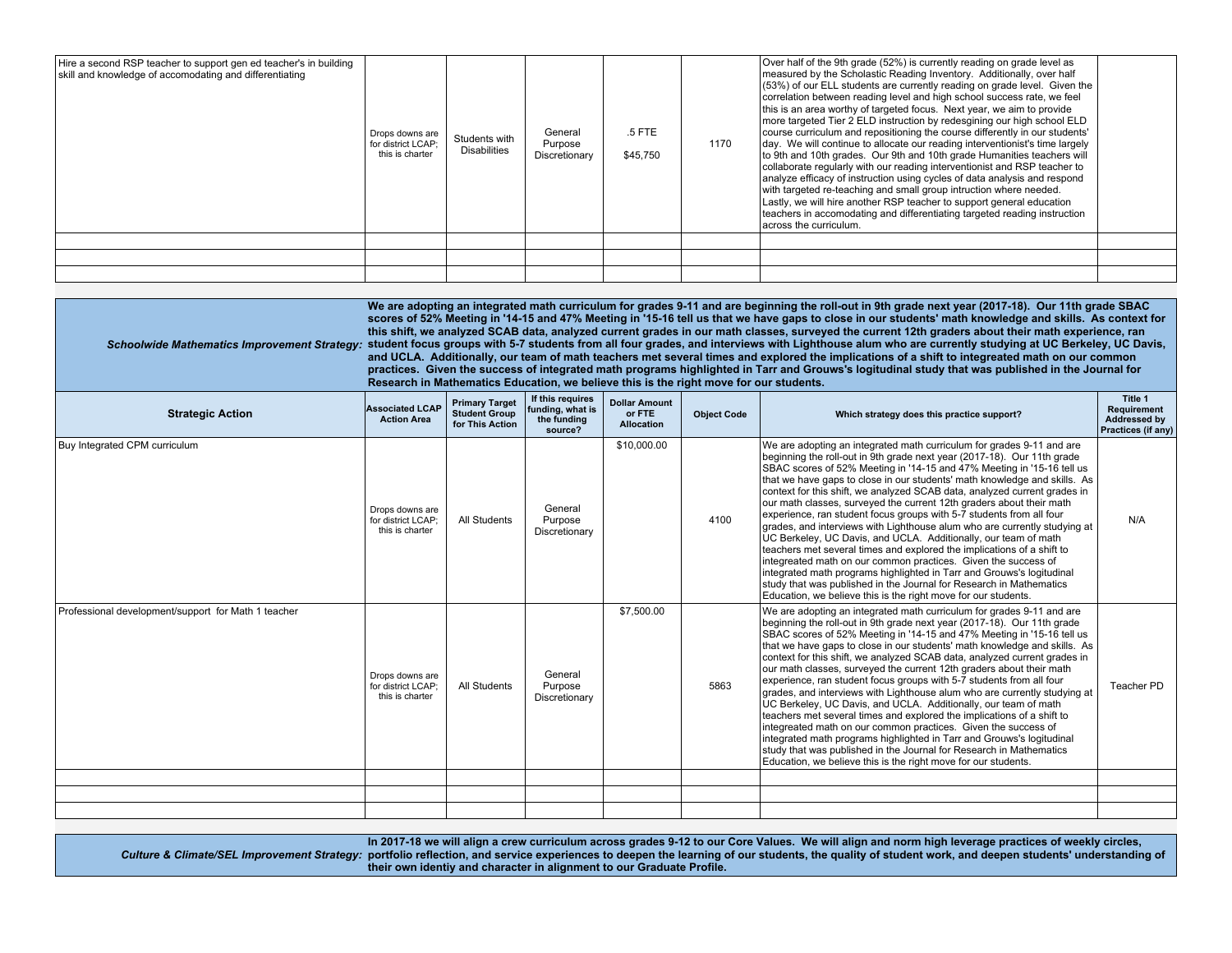| <b>Strategic Action</b>                                                           | <b>Associated LCAP</b><br><b>Action Area</b>             | <b>Primary Target</b><br><b>Student Group</b><br>for This Action | If this requires<br>funding, what is<br>the funding<br>source? | <b>Dollar Amount</b><br>or FTE<br><b>Allocation</b> | <b>Object Code</b> | Which strategy does this practice support?                                                                                                                                                                                                                                                                                                                                                     | Title 1<br>Requirement<br><b>Addressed by</b><br>Practices (if any) |
|-----------------------------------------------------------------------------------|----------------------------------------------------------|------------------------------------------------------------------|----------------------------------------------------------------|-----------------------------------------------------|--------------------|------------------------------------------------------------------------------------------------------------------------------------------------------------------------------------------------------------------------------------------------------------------------------------------------------------------------------------------------------------------------------------------------|---------------------------------------------------------------------|
| Summer work days to build aligned crew curriculum                                 | Drops downs are<br>for district LCAP:<br>this is charter | All Students                                                     | General<br>Purpose<br>Discretionary                            | \$7,800.00                                          | 1101               | In 2017-18 we will align a crew curriculum across grades 9-12 to our Core<br>Values. We will align and norm high leverage practices of weekly circles,<br>portfolio reflection, and service experiences to deepen the learning of our<br>students, the quality of student work, and deepen students' understanding<br>of their own identiy and character in alignment to our Graduate Profile. | N/A                                                                 |
| Planning days to evaluate 9-12th curriculum arc and plan<br>accordingly           | Drops downs are<br>for district LCAP:<br>this is charter | All Students                                                     | General<br>Purpose<br>Discretionary                            | \$5,200.00                                          | 1101               | Our Advisory program, called Crew is a space where students establish<br>connections with caring adults, each other, and where academic and<br>personal identities are developed and discussed. One high leverage<br>component of this is the creation of a 9-12th career & college preporatory<br>experience which is in progress.                                                            | N/A                                                                 |
| Support for service experiences (transportation)                                  | Drops downs are<br>for district LCAP:<br>this is charter | All Students                                                     | General<br>Purpose<br>Discretionary                            | \$5,000.00                                          | 5830               | Our Advisory program, called Crew is a space where students establish<br>connections with caring adults, each other, and where academic and<br>personal identities are developed and discussed. One high leverage<br>component of this is the creation of a 9-12th career & college preporatory<br>experience which is in progress.                                                            | N/A                                                                 |
| R J circle training for new hires and advanced training for returning<br>teachers | Drops downs are<br>for district LCAP:<br>this is charter | All Students                                                     | General<br>Purpose<br>Discretionary                            | \$2,500.00                                          | 5863               | In 2017-18 we will align a crew curriculum across grades 9-12 to our Core<br>Values. We will align and norm high leverage practices of weekly circles,<br>portfolio reflection, and service experiences to deepen the learning of our<br>students, the quality of student work, and deepen students' understanding<br>of their own identiy and character in alignment to our Graduate Profile. | Teacher PD                                                          |
|                                                                                   |                                                          |                                                                  |                                                                |                                                     |                    |                                                                                                                                                                                                                                                                                                                                                                                                |                                                                     |
|                                                                                   |                                                          |                                                                  |                                                                |                                                     |                    |                                                                                                                                                                                                                                                                                                                                                                                                |                                                                     |
|                                                                                   |                                                          |                                                                  |                                                                |                                                     |                    |                                                                                                                                                                                                                                                                                                                                                                                                |                                                                     |

| Pathway Development/Implementation Strategy:                                                                                                                                                     | senior projects.                                         | In 2016-17, three of our high school teachers utilized the Agency by Design framework in their classes. In 2017-18, we will expand the use of Agency by<br>Design practices (Looking Closely, Exploring Complexity, Finding Opportunity) in high school classrooms thorugh professional development and<br>targeted support of teachers. We also seek to increase and augment opportunities for students to utlize the Agency by Design framework through some<br>of the work-based learning experiences that we provide to our students, like our annual career exploration day, 11th grade internship program, and our |                                                                |                                                     |                    |                                                                                                                                                                                                                                                                                                                                                                                                                                                                                                                                                                                                                                                          |                                                              |  |  |
|--------------------------------------------------------------------------------------------------------------------------------------------------------------------------------------------------|----------------------------------------------------------|--------------------------------------------------------------------------------------------------------------------------------------------------------------------------------------------------------------------------------------------------------------------------------------------------------------------------------------------------------------------------------------------------------------------------------------------------------------------------------------------------------------------------------------------------------------------------------------------------------------------------|----------------------------------------------------------------|-----------------------------------------------------|--------------------|----------------------------------------------------------------------------------------------------------------------------------------------------------------------------------------------------------------------------------------------------------------------------------------------------------------------------------------------------------------------------------------------------------------------------------------------------------------------------------------------------------------------------------------------------------------------------------------------------------------------------------------------------------|--------------------------------------------------------------|--|--|
| <b>Strategic Action</b>                                                                                                                                                                          | <b>Associated LCAP</b><br><b>Action Area</b>             | <b>Primary Target</b><br><b>Student Group</b><br>for This Action                                                                                                                                                                                                                                                                                                                                                                                                                                                                                                                                                         | If this requires<br>funding, what is<br>the funding<br>source? | <b>Dollar Amount</b><br>or FTE<br><b>Allocation</b> | <b>Object Code</b> | Which strategy does this practice support?                                                                                                                                                                                                                                                                                                                                                                                                                                                                                                                                                                                                               | Title 1<br>Requirement<br>Addressed by<br>Practices (if any) |  |  |
| Hire Pathways coordinator to lead the team of electives teachers,<br>develop learning targets and scopes for all electives classes, and<br>align classes of this program to our Graduate Profile | Drops downs are<br>for district LCAP:<br>this is charter | All Students                                                                                                                                                                                                                                                                                                                                                                                                                                                                                                                                                                                                             | Measure N                                                      | $.5$ FTE<br>\$52,148                                | 1300               | In 2016-17, three of our high school teachers utilized the Agency by<br>Design framework in their classes. In 2017-18, we will expand the use of<br>Agency by Design practices (Looking Closely, Exploring Complexity,<br>Finding Opportunity) in high school classrooms thorugh professional<br>development and targeted support of teachers. We also seek to increase<br>and augment opportunities for students to utlize the Agency by Design<br>framework through some of the work-based learning experiences that we<br>provide to our students, like our annual career exploration day, 11th grade<br>internship program, and our senior projects. | N/A                                                          |  |  |
| Strategically use the Creativity Lab as a model classroom for<br>learner-driven instruciton in alignment with teachers' individual<br>growth goals                                               | Drops downs are<br>for district LCAP:<br>this is charter | All Students                                                                                                                                                                                                                                                                                                                                                                                                                                                                                                                                                                                                             | Measure N                                                      | .5 FTE<br>\$37,416                                  | 1100               | Our Creativity Lab is a resource library for our teachers to implement<br>practices rooted in Agency by Design strategies when doing day-to-day<br>lessons, or while planning long-term, mult-disciplinary projects<br>(Expeditions). In addition, our Creativity Lab provides professional<br>development workshops for external educators and our instructional staff<br>have participated in these workshops to continue developing their skills<br>around the principles of Agency by Design and the Maker movement.                                                                                                                                 | N/A                                                          |  |  |
|                                                                                                                                                                                                  |                                                          |                                                                                                                                                                                                                                                                                                                                                                                                                                                                                                                                                                                                                          |                                                                |                                                     |                    |                                                                                                                                                                                                                                                                                                                                                                                                                                                                                                                                                                                                                                                          |                                                              |  |  |
|                                                                                                                                                                                                  |                                                          |                                                                                                                                                                                                                                                                                                                                                                                                                                                                                                                                                                                                                          |                                                                |                                                     |                    |                                                                                                                                                                                                                                                                                                                                                                                                                                                                                                                                                                                                                                                          |                                                              |  |  |
|                                                                                                                                                                                                  |                                                          |                                                                                                                                                                                                                                                                                                                                                                                                                                                                                                                                                                                                                          |                                                                |                                                     |                    |                                                                                                                                                                                                                                                                                                                                                                                                                                                                                                                                                                                                                                                          |                                                              |  |  |
|                                                                                                                                                                                                  |                                                          |                                                                                                                                                                                                                                                                                                                                                                                                                                                                                                                                                                                                                          |                                                                |                                                     |                    |                                                                                                                                                                                                                                                                                                                                                                                                                                                                                                                                                                                                                                                          |                                                              |  |  |

| Strategic Actions for All Other Strategies (including Measure N Design Feature and Signature Element Strategies) |                                       |                                                                  |                                                                 |                                                     |                    |                                            |                                                                     |  |  |
|------------------------------------------------------------------------------------------------------------------|---------------------------------------|------------------------------------------------------------------|-----------------------------------------------------------------|-----------------------------------------------------|--------------------|--------------------------------------------|---------------------------------------------------------------------|--|--|
| <b>Strategic Action</b>                                                                                          | Associated LCAP<br><b>Action Area</b> | <b>Primary Target</b><br><b>Student Group</b><br>for This Action | If this requires<br>funding, what is.<br>the funding<br>source? | <b>Dollar Amount</b><br>or FTE<br><b>Allocation</b> | <b>Object Code</b> | Which strategy does this practice support? | Title 1<br>Requirement<br>Addressed by<br><b>Practices (if any)</b> |  |  |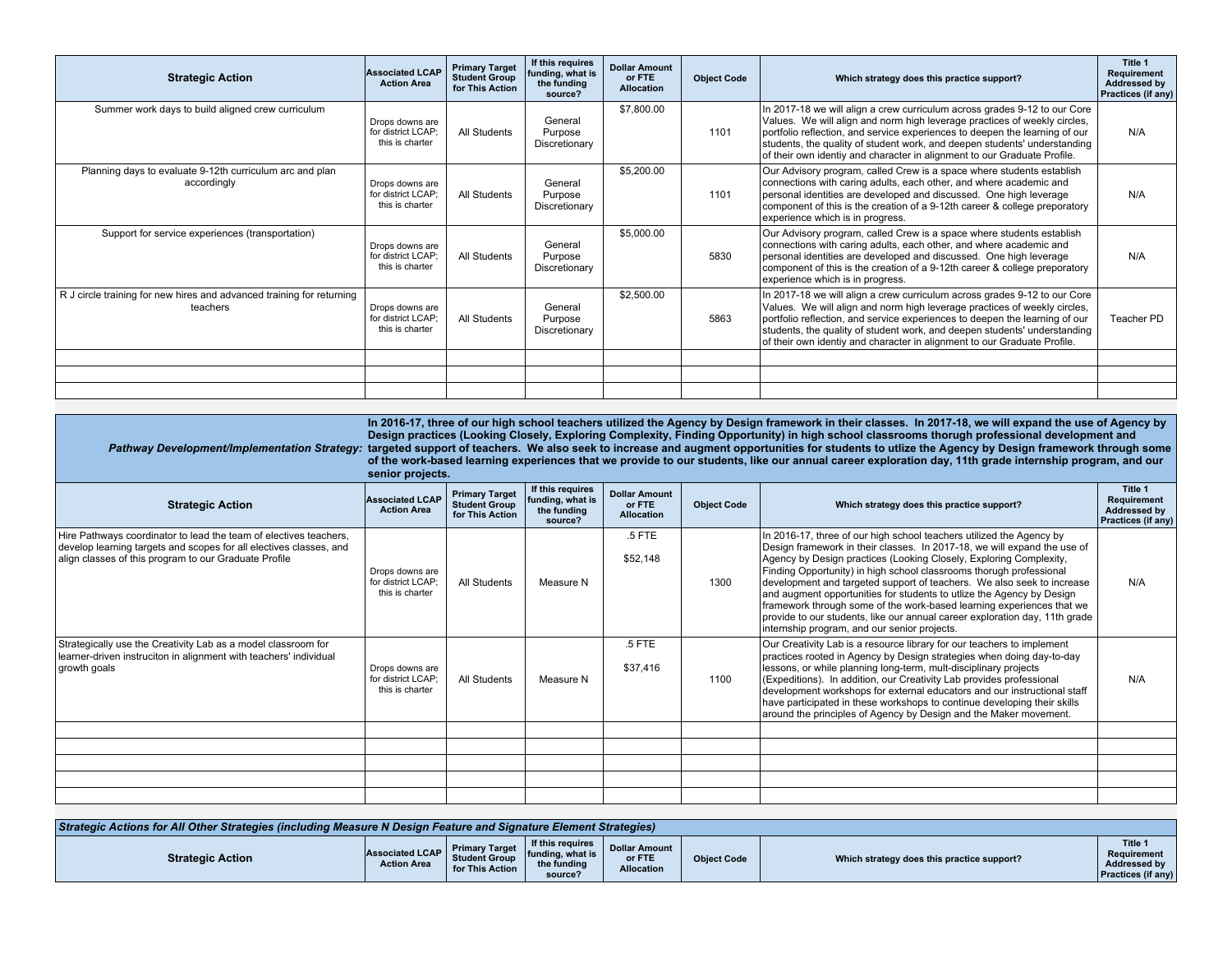| Hire qualified teacher to teach 9th grade Ethnic Studies and run the<br>the 9th grade intervention program                                                                        | Drops downs are<br>for district LCAP:<br>this is charter | <b>All Students</b> | Measure N                           | $.5$ FTE<br>\$44,835             | 1170 | 9th Grade Bridge Program to support new to LCCS 9th graders, retained<br>9th graders, and at-risk incoming 9th graders and their families throughout<br>the year. This includes a 9th grade Ethnic Studies course and 9th grade<br>At-Risk Students Intervention program.                                                                                                                                                                                                  | N/A |
|-----------------------------------------------------------------------------------------------------------------------------------------------------------------------------------|----------------------------------------------------------|---------------------|-------------------------------------|----------------------------------|------|----------------------------------------------------------------------------------------------------------------------------------------------------------------------------------------------------------------------------------------------------------------------------------------------------------------------------------------------------------------------------------------------------------------------------------------------------------------------------|-----|
| Actualize elements of our 9th grade bride program: parent support<br>and training, support for at-risk 9th grade subgroups, 12th and 9th<br>grade mentoring program               | Drops downs are<br>for district LCAP:<br>this is charter | <b>All Students</b> | Measure N                           | .5 FTE<br>\$44,835               | 1170 | 9th Grade Bridge Program to support new to LCCS 9th graders, retained<br>9th graders, and at-risk incoming 9th graders and their families throughout<br>the year. This includes a 9th grade Ethnic Studies course and 9th grade<br>At-Risk Students Intervention program.                                                                                                                                                                                                  | N/A |
| Hire qualified full-time teachers to teach all electives classes and<br>build an aligned electives program that teaches 21st century skills in<br>service of our graduate profile | Drops downs are<br>for district LCAP;<br>this is charter | All Students        | General<br>Purpose<br>Discretionary | Embedded in<br>general staffing  | 1100 | Master schedule redesign to ensure all elective classes are taught by a<br>highly qualified, full-time teacher and these courses follow an arc that<br>provides 21st century skills to lead all of our students to the graduate<br>profile. These classes include Yoga/Wellness, Spanish 1-3, AP Spanish,<br>Graphic Design, Coding, Robotics, Making, Advanced Art, Screen<br>Printing/Small Business Design, Music, and Advanced Music.                                  | N/A |
| Master schedule redesign                                                                                                                                                          | Drops downs are<br>for district LCAP;<br>this is charter | All Students        | General<br>Purpose<br>Discretionary | No additional<br>cost associated |      | Master schedule redesign to ensure all elective classes are taught by a<br>highly qualified, full-time teacher and these courses follow an arc that<br>provides 21st century skills to lead all of our students to the graduate<br>profile. These classes include Yoga/Wellness, Spanish 1-3, AP Spanish,<br>Graphic Design, Coding, Robotics, Making, Advanced Art, Screen<br>Printing/Small Business Design, Music, and Advanced Music.                                  | N/A |
| 9th grade retreat week: teachers                                                                                                                                                  | Drops downs are<br>for district LCAP:<br>this is charter | <b>All Students</b> | Measure N                           | Stipended<br>\$7,260             | 1101 | 9th grade retreat week orientation for all incoming 9th grade students<br>creates community among the 9th graders while orienting them to the high<br>school core values, schedule, teachers, and growth-mindset needed for<br>high school success.                                                                                                                                                                                                                        | N/A |
| 9th grade retreat week: consummables (transportation, food, etc.)                                                                                                                 | Drops downs are<br>for district LCAP:<br>this is charter | <b>All Students</b> | Measure N                           | \$4,000.00                       | 4720 | 9th grade retreat week orientation for all incoming 9th grade students<br>creates community among the 9th graders while orienting them to the high<br>school core values, schedule, teachers, and growth-mindset needed for<br>hiah school success.                                                                                                                                                                                                                        | N/A |
| Planning days to support integrated learning expeditions in grades<br>12, 11, 10 and 9                                                                                            | Drops downs are<br>for district LCAP;<br>this is charter | <b>All Students</b> | General<br>Purpose<br>Discretionary | No additional<br>cost associated | 1101 | Integrated learning expeditions across all grades (following a roll-out plan<br>that began with 12th grade in 2016-17). Thus far, integreated expeditons<br>have occured in 12th grade and mini-expeditions have occurred in 9th<br>grade Humanities, Algebra 1, and Geometry. We will continue to create<br>learning expeditions that engage students and demand high quality work<br>in service of our Graduate Profile and increasing student agency and<br>engagement. | N/A |
| DCAC fellow to support creation and implementation of 9th and<br>10th grade career & college preporatory program                                                                  | Drops downs are<br>for district LCAP;<br>this is charter | All Students        | Measure N                           | \$36,000.00                      | 5815 | Our Advisory program, called Crew is a space where students establish<br>connections with caring adults, each other, and where academic and<br>personal identities are developed and discussed. One high leverage<br>component of this is the creation of a 9-12th career & college preporatory<br>experience which is in progress.                                                                                                                                        | N/A |
|                                                                                                                                                                                   |                                                          |                     |                                     |                                  |      |                                                                                                                                                                                                                                                                                                                                                                                                                                                                            |     |
|                                                                                                                                                                                   |                                                          |                     |                                     |                                  |      |                                                                                                                                                                                                                                                                                                                                                                                                                                                                            |     |
|                                                                                                                                                                                   |                                                          |                     |                                     |                                  |      |                                                                                                                                                                                                                                                                                                                                                                                                                                                                            |     |
|                                                                                                                                                                                   |                                                          |                     |                                     |                                  |      |                                                                                                                                                                                                                                                                                                                                                                                                                                                                            |     |
|                                                                                                                                                                                   |                                                          |                     |                                     |                                  |      |                                                                                                                                                                                                                                                                                                                                                                                                                                                                            |     |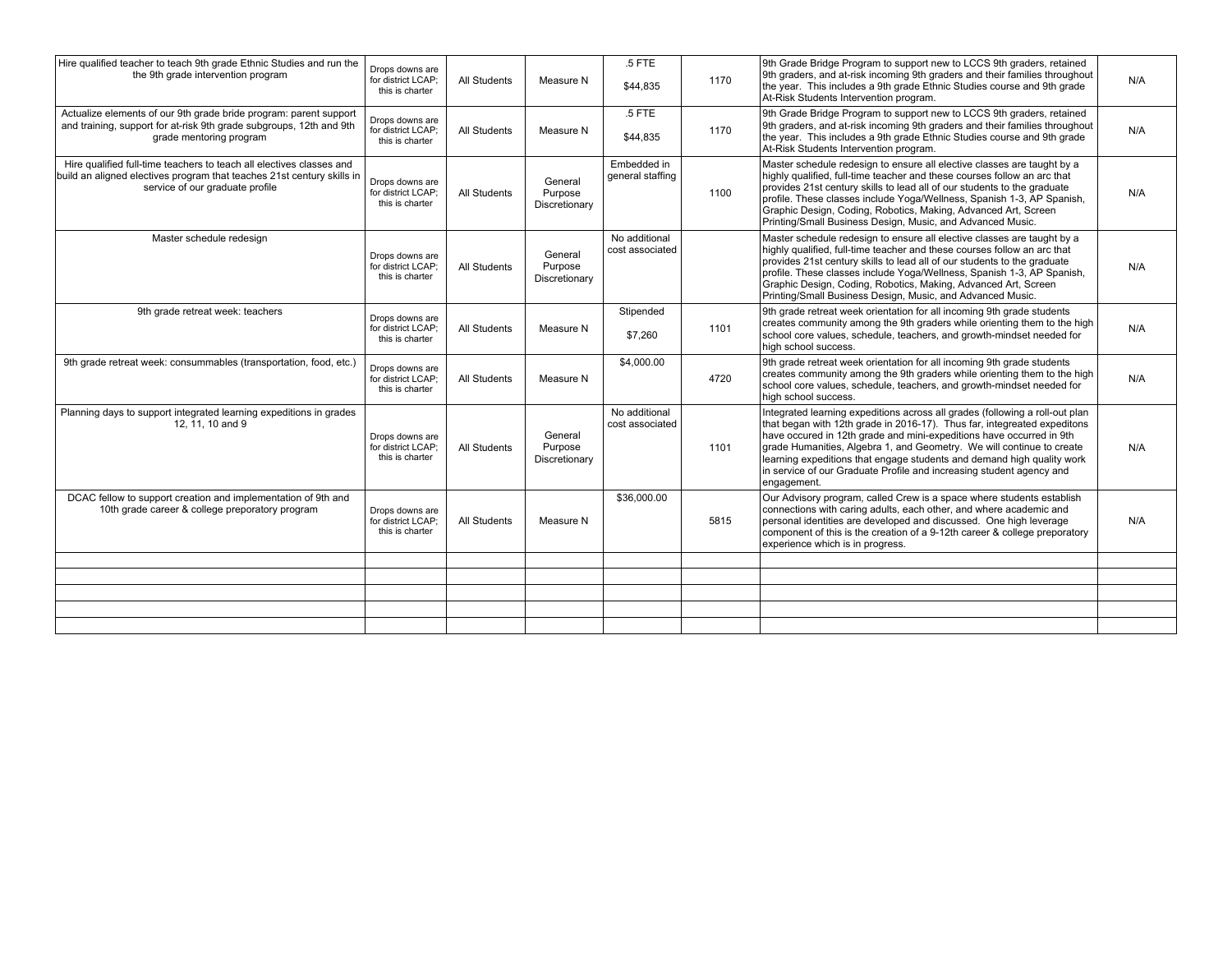| <b>SCHOOL SELF-ASSESSMENT OF LINKED LEARNING IMPLEMENTATION</b> |  |                             |                             |  |  |  |
|-----------------------------------------------------------------|--|-----------------------------|-----------------------------|--|--|--|
| KEY:<br><i>Instructions:</i>                                    |  |                             |                             |  |  |  |
| Please complete this self-assessment for your school.           |  | 1: Beginning & Designing    | 3: Meeting and Advancing    |  |  |  |
| Click here for Measure N rubric.<br>the full                    |  | 2: Developing & Approaching | 4: Excelling and Sustaining |  |  |  |
|                                                                 |  |                             |                             |  |  |  |

| <b>1. SCHOOL LEADERSHIP AND</b><br><b>VISION</b> | 2014-15 Score   2015-16 Score   Current Score | <b>Current Status Data to Support Scores</b>                                                                                                 | Analysis of Strengths and Challenges                                                                                                                                                                       | <b>Root Cause(s)</b>                                                                                                                                                           |  |
|--------------------------------------------------|-----------------------------------------------|----------------------------------------------------------------------------------------------------------------------------------------------|------------------------------------------------------------------------------------------------------------------------------------------------------------------------------------------------------------|--------------------------------------------------------------------------------------------------------------------------------------------------------------------------------|--|
|                                                  |                                               | Very little teacher leadership opportunities in<br>pathway development. We are still figuring out<br>how to systematize pathway development. | Strengths: We currently have structures in place to<br>build our Agency by Design pathway this is in<br>alignment with our mission as a school which<br>focuses on to and through college for all students | Agency by Design tenets are ones that are<br>carried out well through our Creativity Lab.<br>but we are still working on how to<br>incorporate and articulate it as a 9th-12th |  |
| Mission and Vision                               |                                               |                                                                                                                                              | we serve. Our school has strong school leaders,<br>distributed leadership, and a core of experienced                                                                                                       | experience for all students.                                                                                                                                                   |  |
|                                                  |                                               |                                                                                                                                              | and willing teachers.                                                                                                                                                                                      |                                                                                                                                                                                |  |
| Leadership Configuration                         |                                               |                                                                                                                                              | Challenge: A pathway for our school is a new<br>addition to our program and we have much work to<br>do in order to articulate and implement this                                                           |                                                                                                                                                                                |  |
|                                                  |                                               |                                                                                                                                              | pathway for our high school program.                                                                                                                                                                       |                                                                                                                                                                                |  |
| Distributive Leadership                          |                                               |                                                                                                                                              |                                                                                                                                                                                                            |                                                                                                                                                                                |  |
|                                                  |                                               |                                                                                                                                              |                                                                                                                                                                                                            |                                                                                                                                                                                |  |

| 2. EQUITY, ACCESS AND<br><b>ACHIEVEMENT</b>                                  | 2014-15 Score   2015-16 Score                 | <b>Current Score</b> | <b>Current Status Data to Support Scores</b>                                                                       | Analysis of Strengths and Challenges                                                                                                                                                                                                                                                                                                                                                                                                                                                                                                          | <b>Root Cause(s)</b>                                                                                                                                                                                                                                                                                                                                                                                                                                                                                                                                                                                                                                                                                                                                                                                                                                                                                                                                                                                                                                                                                                                                                        |  |
|------------------------------------------------------------------------------|-----------------------------------------------|----------------------|--------------------------------------------------------------------------------------------------------------------|-----------------------------------------------------------------------------------------------------------------------------------------------------------------------------------------------------------------------------------------------------------------------------------------------------------------------------------------------------------------------------------------------------------------------------------------------------------------------------------------------------------------------------------------------|-----------------------------------------------------------------------------------------------------------------------------------------------------------------------------------------------------------------------------------------------------------------------------------------------------------------------------------------------------------------------------------------------------------------------------------------------------------------------------------------------------------------------------------------------------------------------------------------------------------------------------------------------------------------------------------------------------------------------------------------------------------------------------------------------------------------------------------------------------------------------------------------------------------------------------------------------------------------------------------------------------------------------------------------------------------------------------------------------------------------------------------------------------------------------------|--|
| Open Access and Equitable<br>Opportunities<br>Diverse Student Representation | $\overline{2}$<br>$\overline{2}$              | 2<br>$\overline{2}$  | 68% of our students are given access to our<br>Agency by Design Pathway classes for the 2016-<br>2017 school year. | Strength: Our school is designed to give access to<br>all students in our pathway, and our overall student<br>population represents a majority of low-income<br>students (over 80%), and first generation college-<br>bound students.<br>Challenge: As noted in our performance data, we<br>are working on retention rates for our 9th grade<br>students through our proposed Agency by Design<br>pathway so that we are able to ensure all of our<br>students stay in our school and set a plan for<br>college and career for their futures. | When our students struggle greatly<br>entering high school, it can be challenging<br>for our students to see a pathway beyond<br>high school. The transition from 8th to 9th<br>grade is a significant time in young<br>people's lives, and a challenging time. The<br>Breakthrough Collaborative cites the<br>research of Smith ("Transition from Middle<br>School to High School", 2006) when<br>explaining that "the transition from eighth to<br>ninth grade is one of the most pivotal<br>moments in a student's education, and one<br>of the most treacherous. Research shows<br>that ninth grade retention rates and failure<br>rates are higher than any other grade"<br>This research brief continues to say that<br>56% of low-income students "fail to<br>graduate on time". When the transition is<br>challenging and our students are not<br>prepared for this work, the opportunities for<br>high school success and later, life success,<br>can seem limited. Over 80% of Lighthouse<br>students are designated as low-income<br>students and the lack of a robust,<br>systematized way to onboard our 9th grade<br>students from 8th to 9th grade is a root |  |
| Closing the Opportunity Gap                                                  | $\overline{2}$                                | 2                    |                                                                                                                    |                                                                                                                                                                                                                                                                                                                                                                                                                                                                                                                                               | cause we've identified for the retention<br>rates we see in our 9th grade students.<br>When we dig deeper into this data point,<br>we see that our 9th grade boys and<br>African-American students are at most risk<br>not to return and from the Breakthrough<br>Collaborative's assertions, may be at risk of<br>not finishing high school.                                                                                                                                                                                                                                                                                                                                                                                                                                                                                                                                                                                                                                                                                                                                                                                                                               |  |
| 3. PROGRAM OF STUDY AND<br><b>MASTER SCHEDULING</b>                          | 2014-15 Score   2015-16 Score   Current Score |                      | <b>Current Status Data to Support Scores</b>                                                                       | Analysis of Strengths and Challenges                                                                                                                                                                                                                                                                                                                                                                                                                                                                                                          | <b>Root Cause(s)</b>                                                                                                                                                                                                                                                                                                                                                                                                                                                                                                                                                                                                                                                                                                                                                                                                                                                                                                                                                                                                                                                                                                                                                        |  |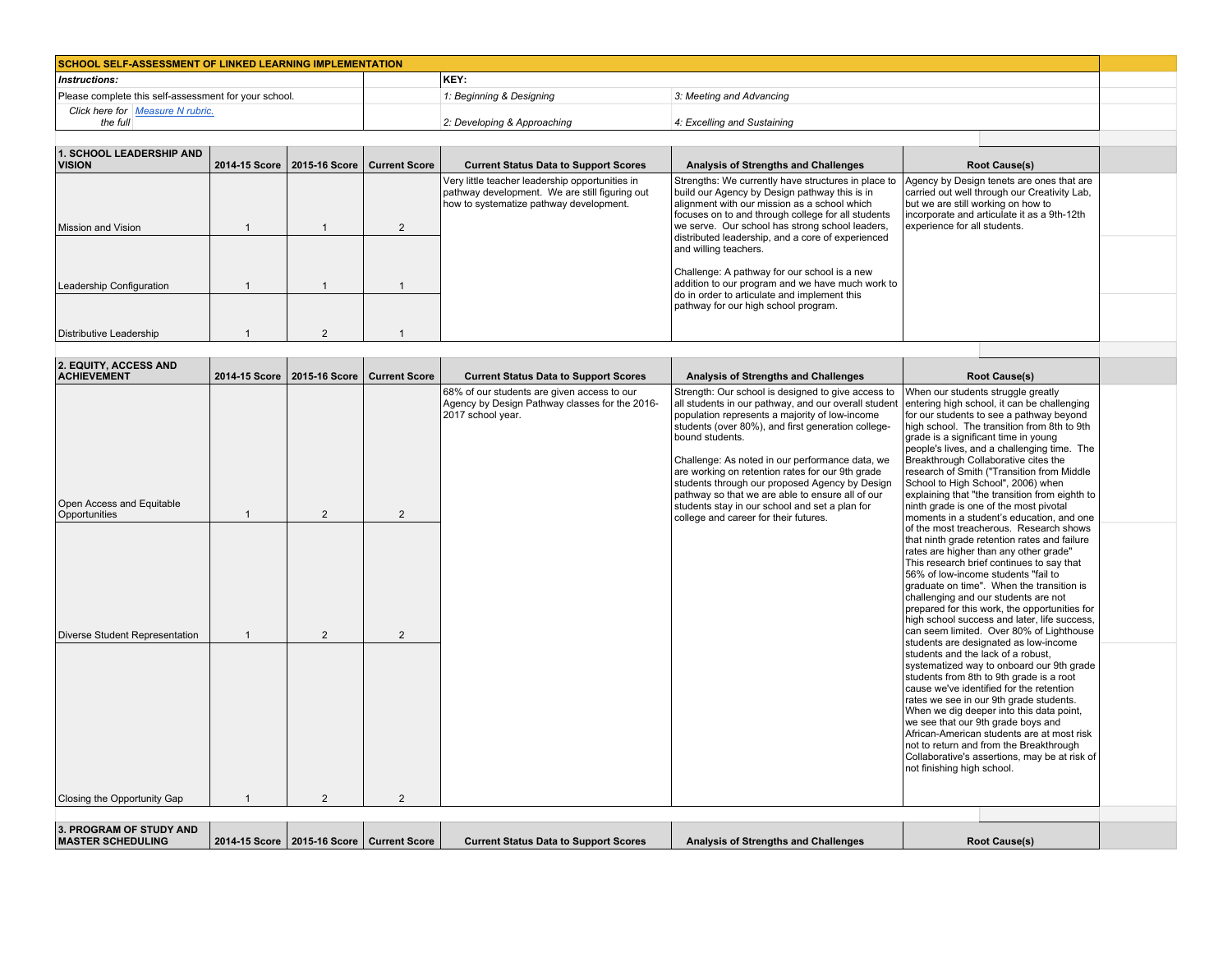| Pathway Theme                 | $\overline{2}$ | $\overline{2}$ | Our 12th Grade team has implemented two<br>Expeditions (multi-disciplinary, long-term projects)<br>during the Fall and the Spring using some of the<br>Agency by Design tenets, but this is not true for all<br>arade levels. | Strength: Our master schedule as it relates to<br>access for all students, non-tracking, and as a<br>foundation for articulating our 9th-12th experiences entirety of high school, we lose the<br>for all students in developing our Agency by Design   opportunity to serve our youth well and<br>pathway.<br>Challenge: Our work is not yet vertically aligned<br>and we are looking to add more resrouces to                                                                                 | When we are not able to keep our students<br>in the Lighthouse program throughout the<br>ensure they are ready for a path beyond<br>high school. We know that when our<br>students stay with us, they experience<br>success in high school and enter four-year                                                                                                                   |  |
|-------------------------------|----------------|----------------|-------------------------------------------------------------------------------------------------------------------------------------------------------------------------------------------------------------------------------|-------------------------------------------------------------------------------------------------------------------------------------------------------------------------------------------------------------------------------------------------------------------------------------------------------------------------------------------------------------------------------------------------------------------------------------------------------------------------------------------------|----------------------------------------------------------------------------------------------------------------------------------------------------------------------------------------------------------------------------------------------------------------------------------------------------------------------------------------------------------------------------------|--|
| Integrated Core               |                |                |                                                                                                                                                                                                                               | ensure that our 9th and 10th graders have equal<br>access to this long-term academic and career life<br>planning. In addition, we are still working to figure<br>out how to add additional courses for our students<br>seeking futher enrichment and want to add courses providing a more robust offering of courses<br>that include the Agency by Design principles in our<br>course work and a 9th grade bridge program that<br>supports the decrease of our 9th grade retention<br>Inumbers. | colleges. Our data speaks to this, so we<br>need better alignment from 9th through<br>12th grade and help our students see the<br>trajectory of possibilities in their lives by<br>that engage students in developing Agency<br>by Design thinking, centered on the<br>framework of "looking closely" to notice the<br>complexities inherent in objects and                      |  |
| Cohort Scheduling             |                | $\overline{2}$ |                                                                                                                                                                                                                               |                                                                                                                                                                                                                                                                                                                                                                                                                                                                                                 | systems, "exploring complexity" to<br>investigate the interactions between the<br>various parts and people associated with<br>objects and systems, and "finding<br>opportunity" to build on close observations<br>and explorations of complexity to see the<br>potential for building, tinkering,<br>re/designing, or hacking objects and<br>systems (Agency by Design website). |  |
|                               |                |                |                                                                                                                                                                                                                               |                                                                                                                                                                                                                                                                                                                                                                                                                                                                                                 |                                                                                                                                                                                                                                                                                                                                                                                  |  |
| 4. BUILDING A RIGOROUS        |                |                |                                                                                                                                                                                                                               |                                                                                                                                                                                                                                                                                                                                                                                                                                                                                                 |                                                                                                                                                                                                                                                                                                                                                                                  |  |
| <b>ACADEMIC CORE: STUDENT</b> |                |                |                                                                                                                                                                                                                               |                                                                                                                                                                                                                                                                                                                                                                                                                                                                                                 |                                                                                                                                                                                                                                                                                                                                                                                  |  |

| <b>ACADEMIC CORE: STUDENT</b><br><b>CONDITIONS</b> | 2014-15 Score   2015-16 Score   Current Score | <b>Current Status Data to Support Scores</b>                                                                                               | Analysis of Strengths and Challenges                                                                                                                    | <b>Root Cause(s)</b>                                                                                                                                            |  |
|----------------------------------------------------|-----------------------------------------------|--------------------------------------------------------------------------------------------------------------------------------------------|---------------------------------------------------------------------------------------------------------------------------------------------------------|-----------------------------------------------------------------------------------------------------------------------------------------------------------------|--|
| Rigorous, Relevant and<br>Integrated Learning      |                                               | Our 11th and 12th grade Advisory curriculum<br>supports our students with learning experiences<br>through internships and Senior Projects. | Strength: Our 11th and 12th grade Advisory<br>curriculum supports our students with learning<br>experiences through internships and Senior<br>Projects. | We have not developed our pathway to<br>have alignment in all courses to ensure<br>collaborative learning, and rigorouse,<br>relevant, and integrated learning. |  |
|                                                    |                                               |                                                                                                                                            | Challenge: we need a more robust and aligned set<br>of electives that supports an Agency by Design<br>pathway.                                          |                                                                                                                                                                 |  |
| Collaborative Learning                             |                                               |                                                                                                                                            |                                                                                                                                                         |                                                                                                                                                                 |  |
|                                                    |                                               |                                                                                                                                            |                                                                                                                                                         |                                                                                                                                                                 |  |

| <b>5. BUILDING A RIGOROUS</b><br><b>ACADEMIC CORE: TEACHER</b><br><b>CONDITIONS</b> | 2014-15 Score   2015-16 Score   Current Score | <b>Current Status Data to Support Scores</b>                                                                                                                                                                                                                                                                                                                                 | <b>Analysis of Strengths and Challenges</b>                                                                                                                                                                                                                           |                                  | <b>Root Cause(s)</b>                                                                                                                                                                                                                                                                             |
|-------------------------------------------------------------------------------------|-----------------------------------------------|------------------------------------------------------------------------------------------------------------------------------------------------------------------------------------------------------------------------------------------------------------------------------------------------------------------------------------------------------------------------------|-----------------------------------------------------------------------------------------------------------------------------------------------------------------------------------------------------------------------------------------------------------------------|----------------------------------|--------------------------------------------------------------------------------------------------------------------------------------------------------------------------------------------------------------------------------------------------------------------------------------------------|
| Sharing Best Practice                                                               |                                               | As a small school, our teachers are often wearing<br>more than one hat. Our teachers are advisory,<br>academic content teachers, elective teachers,<br>and/or teacher leaders. With these many hats, it is<br>challenging to find time to focus on only one area.<br>So we currently have structures in our professional<br>development plan to meet as a whole staff, grade | Strength: Common planning time, variety of PD<br>structures for teachers, and Professional<br>Development Institutes to engage staff in deeper<br>learning together.<br>Challenge: developing PD time for our pathway<br>teachers to collaborate and align curriculum | currently have structures in our | As a small school, our teachers are often<br>wearing more than one hat. Our teachers<br>are advisory, academic content teachers,<br>elective teachers, and/or teacher leaders.<br>With these many hats, it is challenging to<br>find time to focus on only one area. So we                       |
| <b>Collaboration Time</b>                                                           |                                               | level teams, and PLCs. However, the additon of<br>learning and developing a pathway will be a newly<br>added dimension to our work and may propose<br>challenges in terms of how we spend our time as a<br>staff. Do we just include pathway development into<br>our current structures, or do we create an<br>additional PD space specifically for our pathway              |                                                                                                                                                                                                                                                                       |                                  | professional development plan to meet as<br>a whole staff, grade level teams, and PLCs.<br>However, the additon of learning and<br>developing a pathway will be a newly<br>added dimension to our work and may<br>propose challenges in terms of how we<br>spend our time as a staff. Do we just |
| Professional Learning                                                               |                                               | teachers?                                                                                                                                                                                                                                                                                                                                                                    |                                                                                                                                                                                                                                                                       | pathway teachers?                | include pathway development into our<br>current structures, or do we create an<br>additional PD space specifically for our                                                                                                                                                                       |
| <b>6. WORK-BASED LEARNING</b>                                                       | 2014-15 Score   2015-16 Score   Current Score | <b>Current Status Data to Support Scores</b>                                                                                                                                                                                                                                                                                                                                 | <b>Analysis of Strengths and Challenges</b>                                                                                                                                                                                                                           |                                  | <b>Root Cause(s)</b>                                                                                                                                                                                                                                                                             |